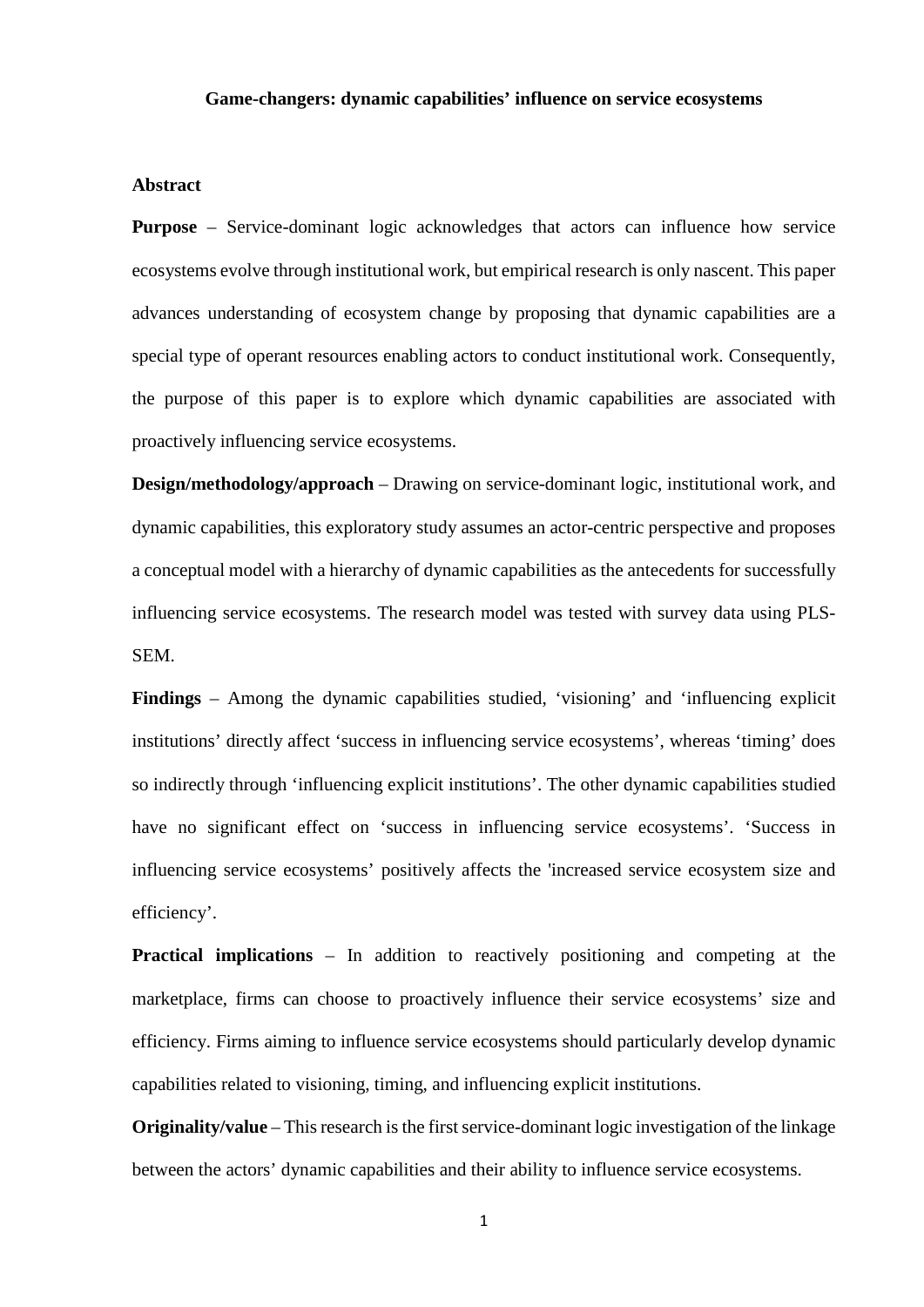**Keywords:** service ecosystem, service-dominant logic, dynamic capabilities, institutional

work, PLS-SEM

Paper type: research paper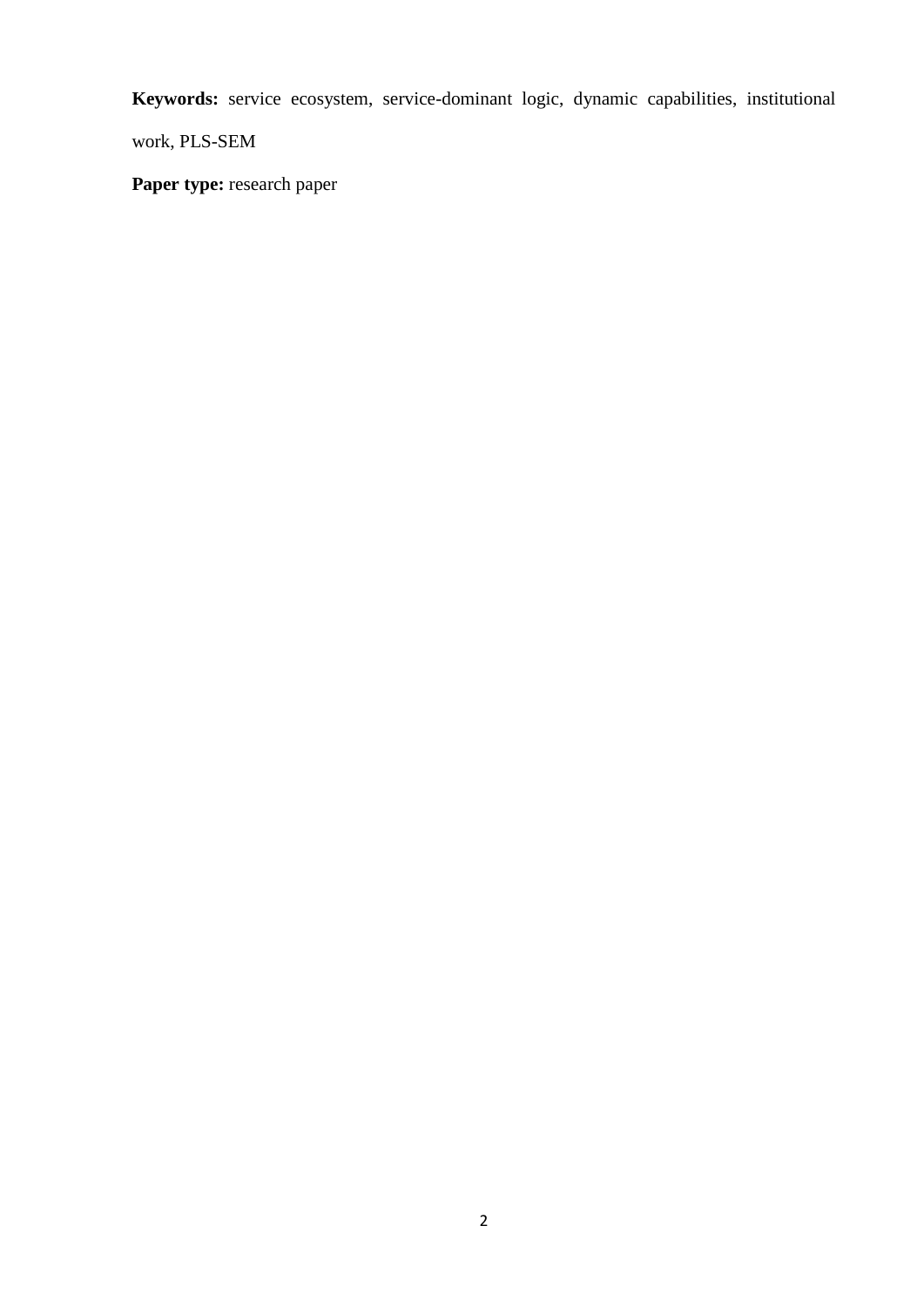#### **Game-changers: dynamic capabilities' influence on service ecosystems**

#### **Introduction**

The context of value cocreation is increasingly conceptualized as a service system (Maglio *et al.*, 2009; Ng *et al.*, 2011, Chandler and Chen, 2016) or as a service ecosystem (Lusch *et al.*, 2010; Akaka and Vargo, 2015). A service ecosystem is "a relatively self-contained, selfadjusting system of resource-integrating actors connected by shared institutional logics and mutual value creation through service exchange" (Lusch and Vargo, 2014, p. 24). Service ecosystems are akin to natural ecosystems in their ability to emerge and to go through profound changes over time (Mars *et al.*, 2012; Lusch *et al.*, 2016). However, service ecosystems differ from their natural counterparts in being influenced by actor-created institutions and institutional arrangements (Vargo and Lusch, 2016). Or, as Mars *et al.* (2012) suggest: actors in service ecosystems "create strategies and structures (e.g., institutions)" and thus "organizations can design and master-plan systems and networks" (p. 277). Therefore, service-dominant logic acknowledges that actors can influence how service ecosystems evolve, but also notes that there is a dire need for more research on the topic (Chandler and Lusch, 2015).

In order to understand this phenomenon better, service-dominant logic has recently turned to institutional work (Siltaloppi *et al,* 2016; Vargo and Lusch, 2016), which has a long tradition of investigating how actors can overcome the "paradox of embedded agency" and influence the institutions surrounding them (Battilana *et al.*, 2009; Garud *et al.*, 2007; Lawrence and Suddaby, 2006). However, Wilden *et al.* (2017) conclude in their recent systematic literature review that "ecosystems" and "institutions" do not yet appear as distinct themes in the service-dominant logic corpus, indicating that the related conceptual development is still in its infancy, and warranting more research.

Institutional work is commonly depicted as actions that actors conduct to create, maintain and disrupt institutions (cf., Koskela-Huotari *et al.*, 2016; Vargo and Lusch, 2016).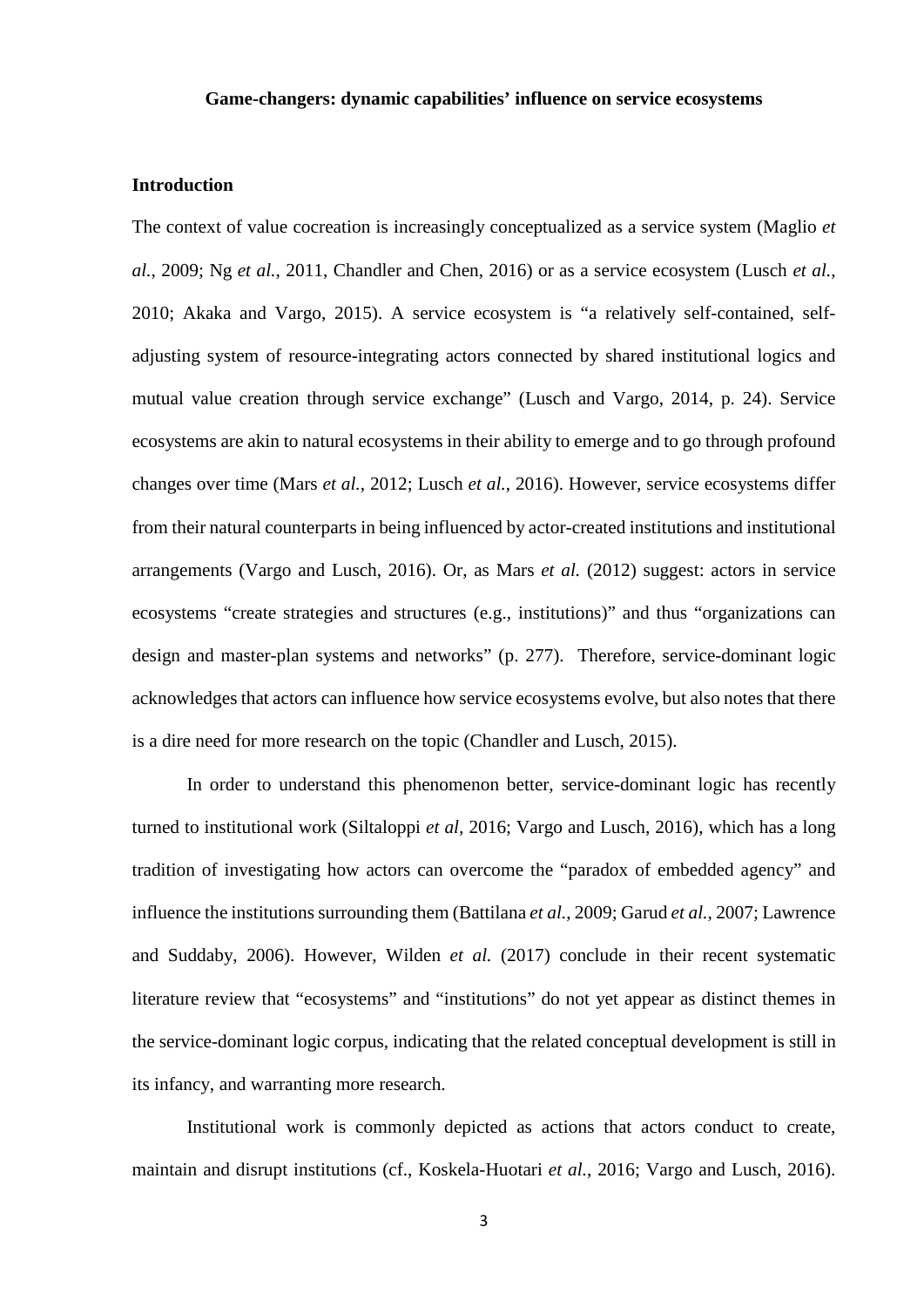But what is the "action" referred to, exactly? As Vargo *et al.* (2015) conclude, our understanding of institutionalization processes in socio-technical systems is only nascent. Most of the current research either focuses on a very particular context (cf., Palmer *et al.*, 2015) or provides diverging lists of numerous actions related to institutional work. For example, Lawrence and Suddaby (2006) propose nine forms of institutional work to create institutions, six forms to maintain institutions, and three forms to disrupt institutions, whereas Battilana and D'Aunno (2009) put forward 21 forms of institutional work that are largely different from Lawrence and Suddaby's (2006). Thus, more work is needed to develop a conceptually clear and parsimonious platform for theorizing.

An alternative way to approach institutional work can, however, be detected in servicedominant logic and its concept of operant resources, which encompass actors' competencies and capabilities (Karpen *et al*., 2015). As all capabilities concern the ability of actors to perform activities (Collis, 1994), these operant resources could be a durable way of explaining nonroutinized action – such as institutional work – that is also compatible with service-dominant logic. This rationale is also in line with management literature, where Eisenhardt and Martin (2000, p. 11) connected dynamic capabilities with resource integration and changing the surrounding system, emphasizing that dynamic capabilities entail "the processes to integrate, reconfigure, gain and release resources — to match and even create market change". More recent dynamic capabilities literature similarly highlights the connection between capabilities and actors' ability to influence service ecosystems. Teece (2007, pp. 1319-1320) argues that dynamic capabilities "embrace the enterprise's capacity to shape the ecosystem it occupies". Dynamic capabilities provide, therefore, a micro-level foundation for the institutional work done by actors.

Building on the above discussion, the present research conceptualizes dynamic capabilities as a special case of operant resources underlying the institutional work done by actors. Therefore, the research question for this exploratory study is: which dynamic capabilities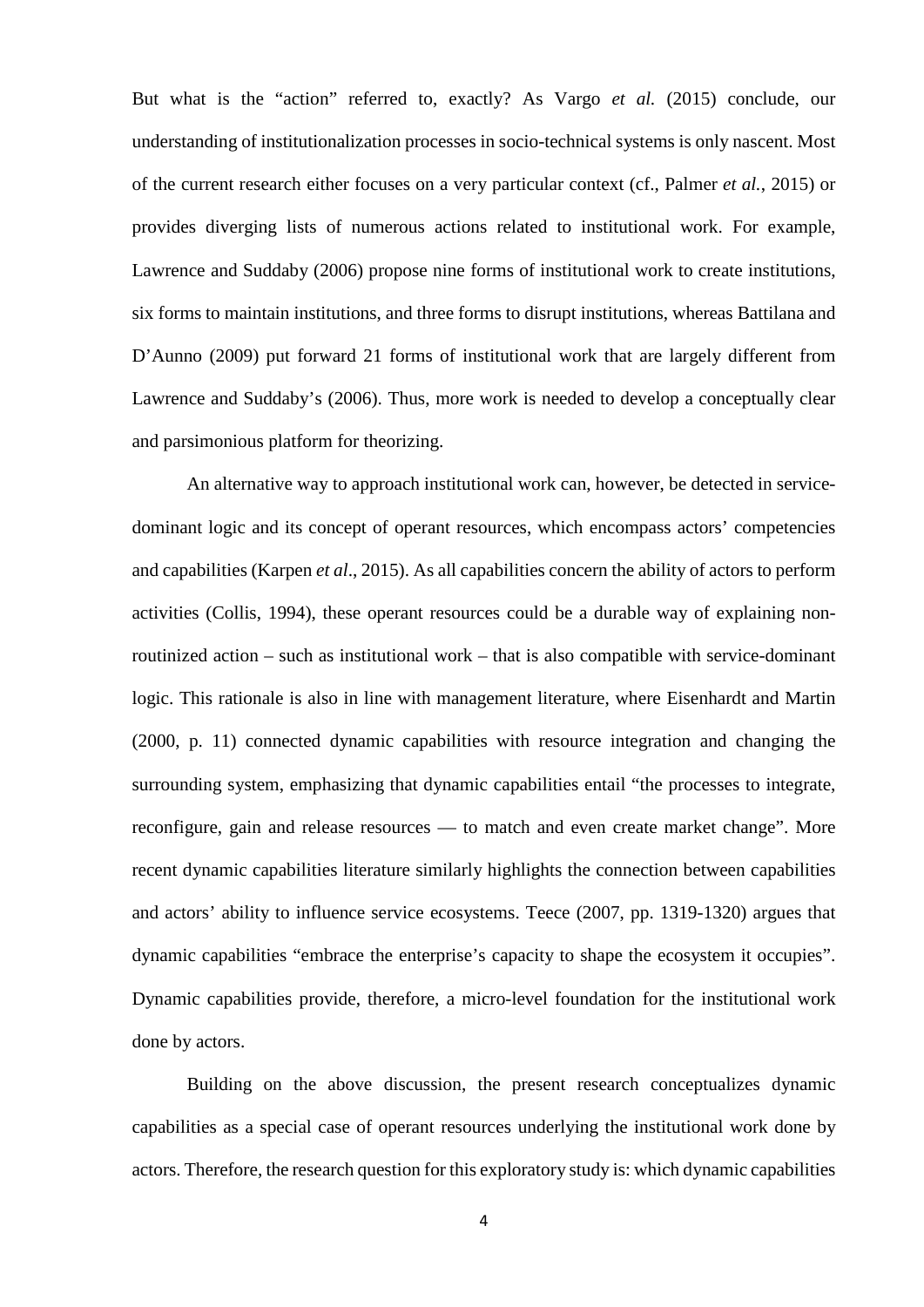are associated with proactively influencing service ecosystems? This research question also responds to Wilden *et al*. (2017), who explicitly call for future research integrating servicedominant logic and dynamic capabilities to develop a strategic approach to service-dominant logic.

Next, the paper discusses the literature related to service ecosystem change and dynamic capabilities. This theoretical background informs the conceptual framework, which is then tested empirically. Finally, the paper closes with conclusions to theory and managerial practice, as well as limitations and avenues for further research.

## **Conceptual background**

#### *Service ecosystem change*

What is known about actors' ability to influence ecosystems and the eventual role that dynamic capabilities play in this? Previous conceptual work on service-dominant logic has framed firms as actors in dyads (micro-level), triads (meso-level), or networks (macro-level), and treated firms as actors influencing the system through multiple exchanges and resource integration (Chandler and Vargo, 2011). In turn, Siltaloppi *et al*. (2016) highlight the role of cocreation, since those authors, referring to Giddens, indicate that "institutions and institutional arrangements in service ecosystems can be seen to have only virtual existence that is inseparable from actors and their enactment of value cocreation practices, which produces and reproduces the institutional structure" (p. 336).

Despite the emphasis placed on actors and cocreation, recent research on service ecosystems change has mainly increased understanding of how change takes place at the system level. Aal *et al.* (2016) conclude that values resonance – the degree to which actors' foundational values (i.e., the normative and cultural-cognitive elements) are compatible – is both an enabler and a prerequisite for innovation to take place in service ecosystems. Chandler and Chen (2016) investigate micro-macro links in the service systems, and show that micro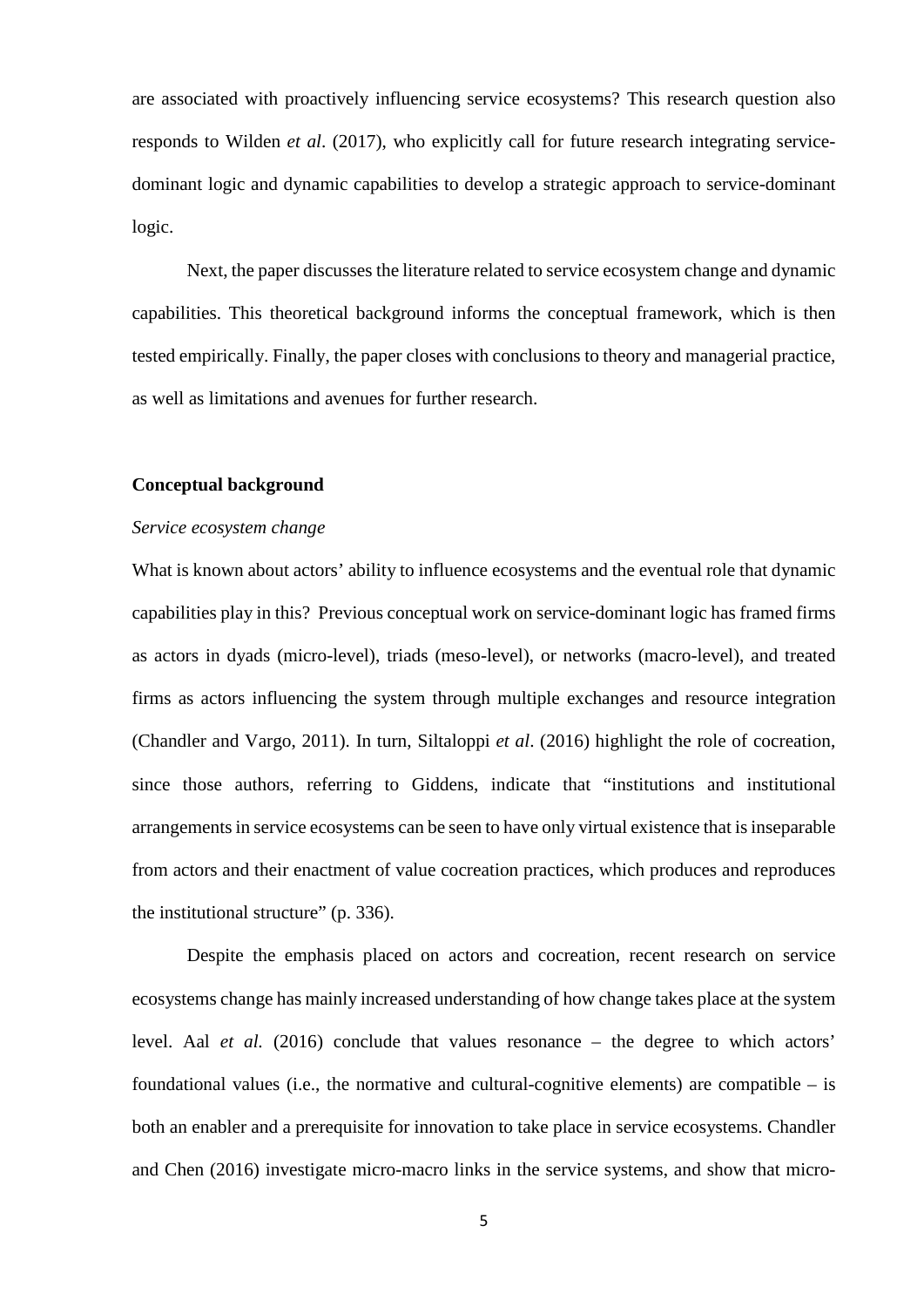level practices shift in response to event triggers and that these practice shifts translate to changes at the service system level. Meynhardt *et al.* (2016) similarly focus on micro-macro dynamics and put forward systemic principles of value cocreation, which detail how selforganization and emergence take place on the service ecosystem level.

Understanding of how individual actors aim to influence the development of service ecosystems is, however, much scanter. Current empirical investigations of how actors influence service ecosystems in practice tend to be limited to case studies (cf., Storbacka and Nenonen, 2011; Koskela-Huotari *et al.*, 2016). Storbacka and Nenonen (2011) propose that focal actors can offer market (service ecosystem) propositions which engage other actors in creating a shared market (service ecosystem) view – which consecutively may translate to corresponding changes in the mental and business models of all actors in the ecosystem. Koskela-Huotari *et al.* (2016) in turn apply institutional work to four cases depicting innovation in service ecosystems, and find evidence of interdependent breaking, making, and maintaining of institutions in each of the cases. However, their study concerns the "institutionalized rules of resource integration" – particularly implicit norms – rather than the strategies directed at shaping the explicit institutions of the ecosystem such as laws or infrastructures. Beyond these two pieces of research, authors are unaware of studies informed by service-dominant logic that investigate individual actors' deliberate attempts to influence service ecosystems.

## *Dynamic capabilities and service-dominant logic*

Adopting a focal actor perspective, as is done in this paper, allows the use of theories and frameworks that focus on the activities of an individual actor, such as business models and institutional work above. This paper proposes the use of a particular actor-specific lens – dynamic capabilities.

The concept of dynamic capabilities was introduced by Teece *et al.* (1997), drawing on the resource-based view (Wernerfelt, 1984; Barney, 1991). In their investigation of the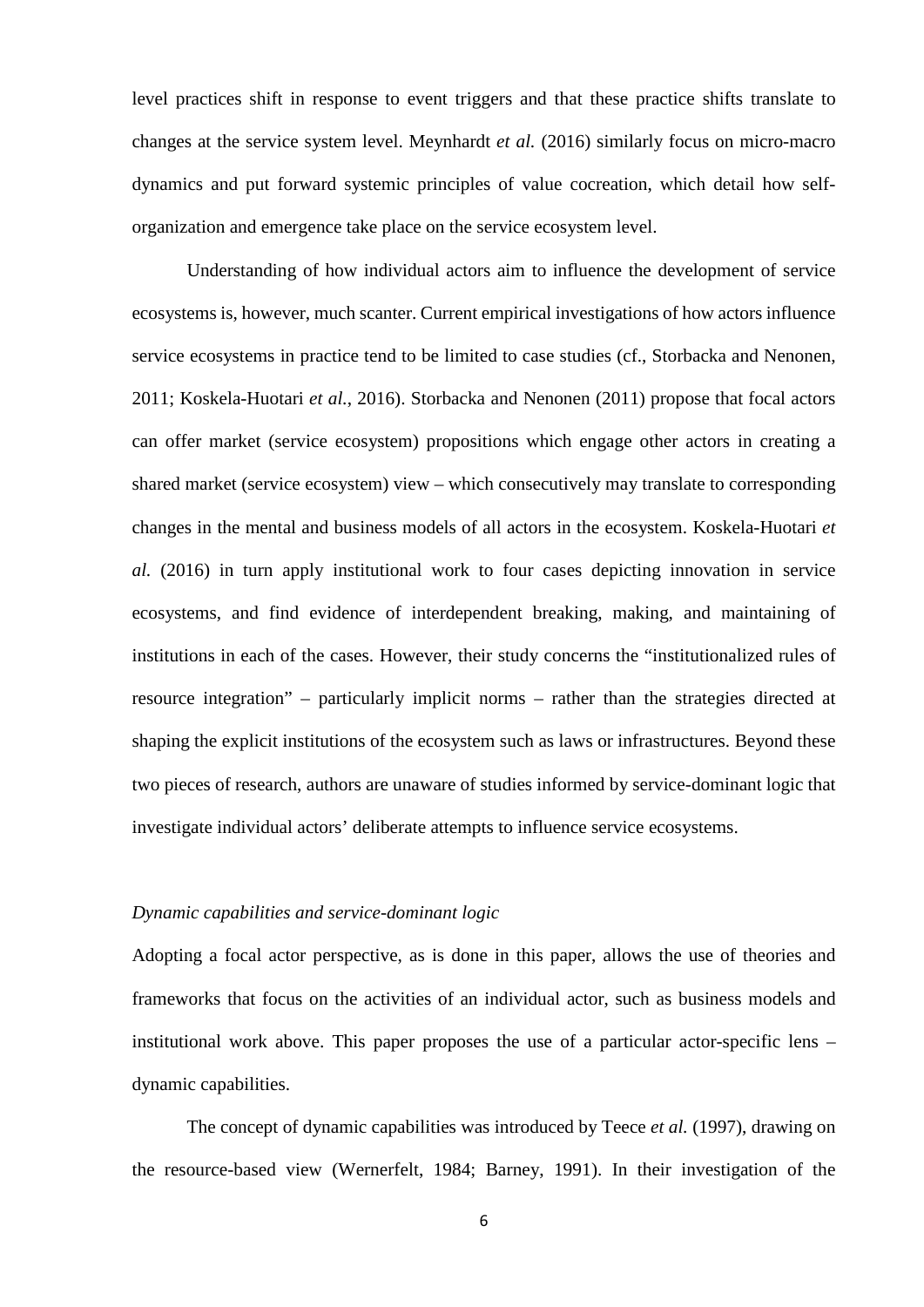evolution and prospects of service-dominant logic, Wilden et al. (2017) highlight dynamic capabilities as one of the dominant change-related theories in management and call for future research integrating dynamic capability and service-dominant logic perspectives. The authors of the present paper concur, and propose that dynamic capabilities literature offers promising avenues for investigating change driven by individual actors – such as institutional work.

However, introducing new concepts to an established theory or framework should be done with full awareness of their underlying assumptions. When considering the compatibility of dynamic capabilities with service-dominant logic, three themes warrant particular awareness: 1) outcomes explained; 2) analytical level; 3) reactive vs. proactive approach. First, in terms of the outcomes explained, dynamic capabilities literature has been mainly interested in outcomes for the focal firm (e.g., financial performance, competitive advantage), whereas servicedominant logic advocates value creation to the beneficiary and the service ecosystem viability. However, the fourth foundational premise of service-dominant logic states that "operant resources are the fundamental source of strategic benefit" (Vargo and Lusch, 2016, p. 8), highlighting that service-dominant logic can also be used to understand outcomes for a particular actor. Furthermore, the recent service-dominant logic research suggests that the theoretical backdrop of dynamic capabilities, resource-based view (RBV), may be more compatible with service-dominant logic than previously thought. Drawing on Priem and Butler (1991), Peters (forthcoming) argues that RBV implicitly assigns primacy to the demand side, i.e., adopts beneficiary perspective.

Second, regarding the analytical level, service-dominant logic explicitly allows investigations on micro, meso and macro levels (Vargo and Lusch, 2016). Original literature on dynamic capabilities was primarily interested in understanding micro-level dynamics, whereas the more recent developments explicitly acknowledge the interdependence of actors, and that the actors' dynamic capabilities have the potential to influence the larger surrounding system (e.g., Teece, 2007; Wilden et al., 2016).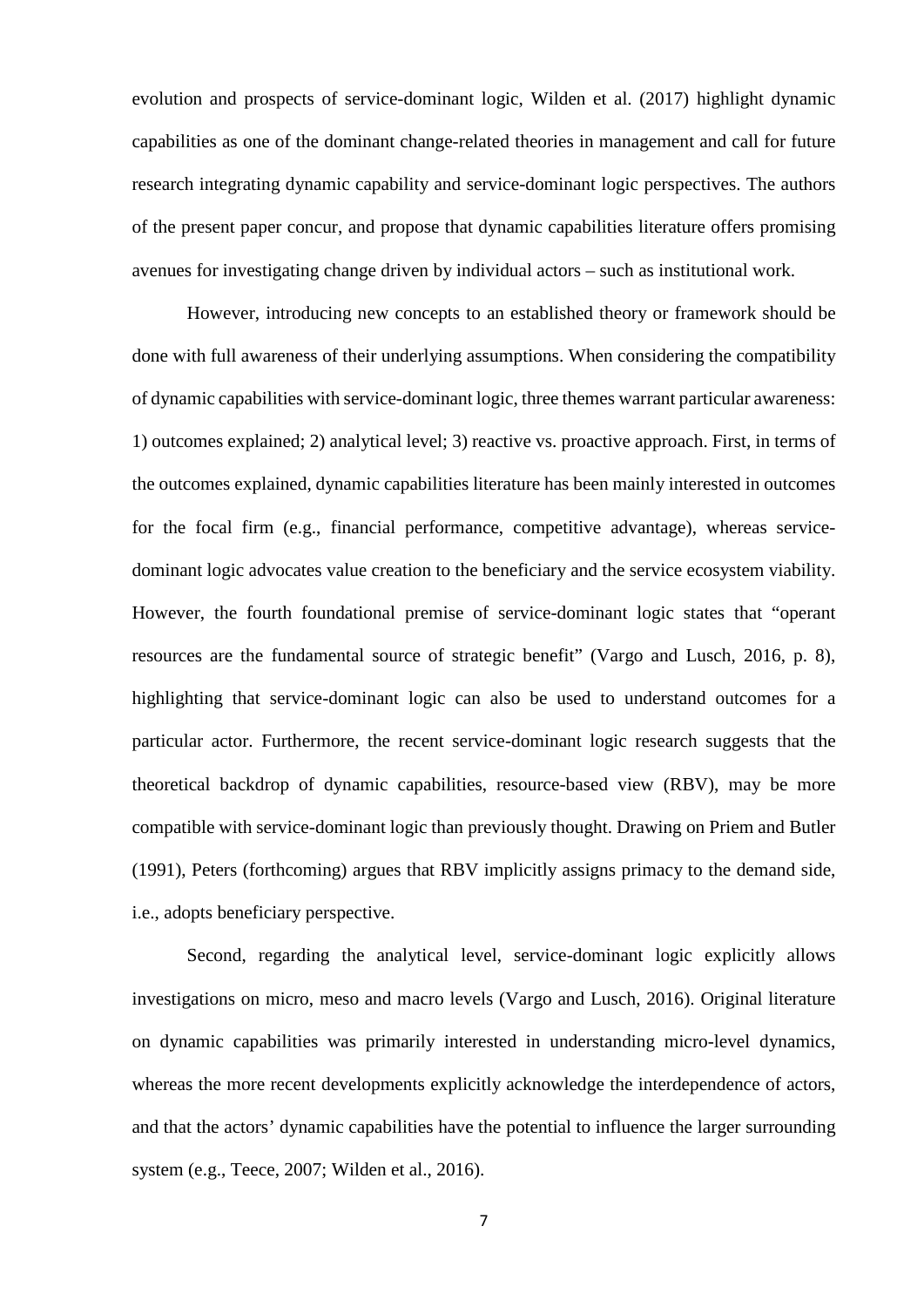Third, a corresponding change has been observed in the reactive vs. proactive orientation. Initial conceptualizations treated dynamic capabilities largely reactive, whereas the more recent dynamic capabilities literature increasingly acknowledges the ability of dynamic capabilities to proactively induce system-level change (e.g., Pitelis and Teece, 2010; Wilden *et al.*, 2016). Thus, it can be concluded that dynamic capabilities literature is conceptually moving closer to service-dominant logic.

# *Dynamic capabilities as micro-foundations for institutional work*

Due to their definitional link to change, dynamic capabilities appear to be particularly important to actors operating in dynamic contexts (Wilden and Gudergan, 2015). However, whether change is conceptualized as exogenous or endogenous seems to be a defining factor in researching dynamic capabilities. As discussed above, earlier work on dynamic capabilities focused on defining the concepts and explaining firm performance, and (often implicitly) emphasized firms' ability to react to exogenous change (Wang and Ahmed, 2007; Pitelis and Teece, 2010; Wilden *et al.*, 2016). However, based on a comprehensive analysis of the dynamic capabilities literature, Wilden *et al.* (2016) suggest that dynamic capabilities are configured to fit the actor's particular strategic orientation – and that the defining dichotomy in strategic orientations resides in reacting to changes in the service ecosystem ("being market-driven") vs. proactively changing the service ecosystem ("being market-driving").

This dichotomy also affects the applicability of perhaps the most widely used categorization of higher-order dynamic capabilities, namely that of Teece (2007). Whereas Teece (2007) proposes that dynamic capabilities enable firms to: 1) sense and shape opportunities and threats; 2) seize opportunities; and 3) continuously align and re-align their resource base, this view has since incurred criticism for being more oriented towards a marketdriven than a market-driving stance. For example, Wilden *et al.* (2016) suggest that sensing and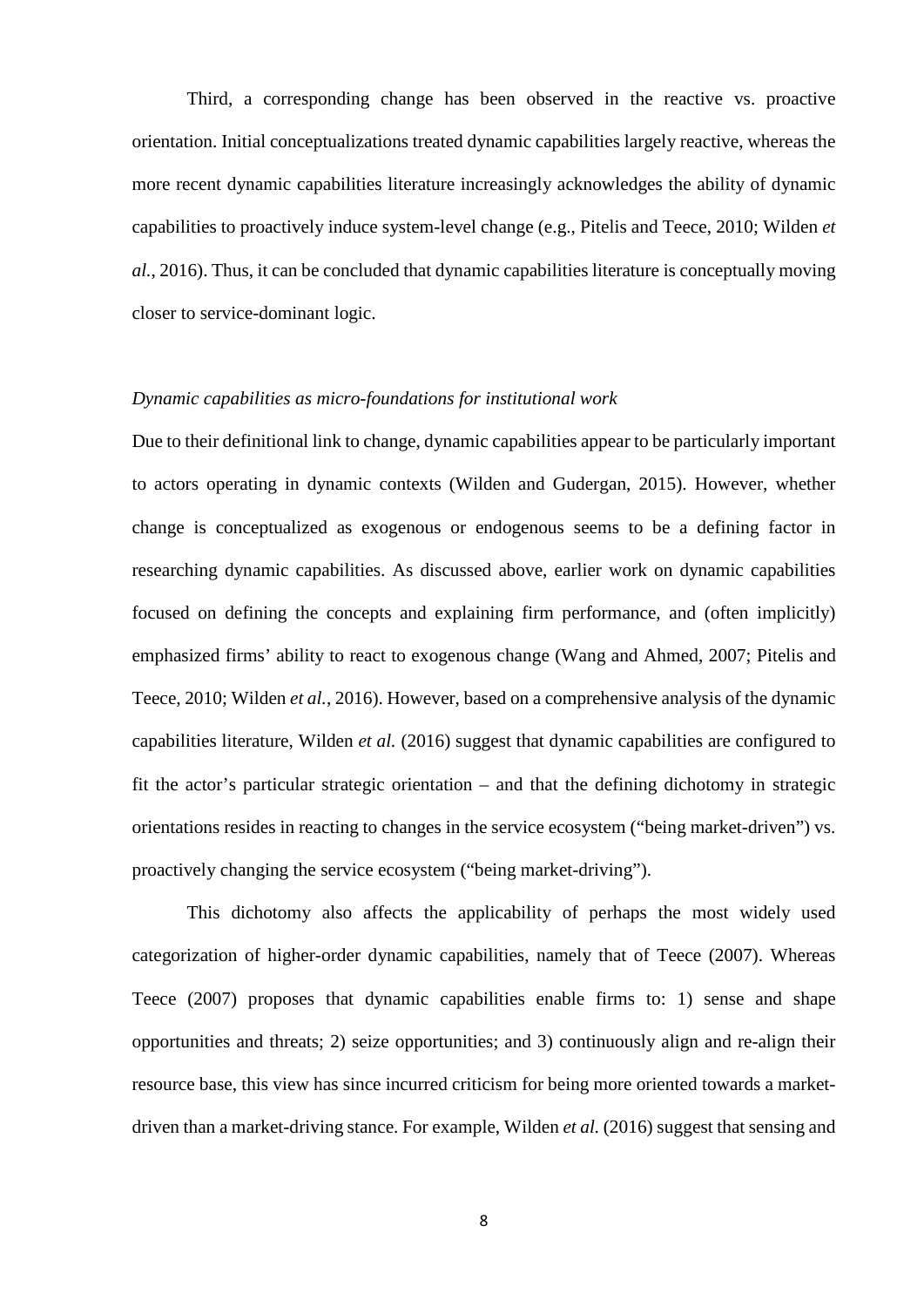seizing, which Teece (2007) proposes as two of the main dynamic capabilities, are more suitable for reactive ("market-driven") organizations.

Due to the previous emphasis of the dynamic capabilities literature on reacting to ecosystem changes, it appears that many of the existing categorizations of dynamic capabilities – such as sensing, seizing, and reconfiguring – are not directly applicable in the context of proactively inducing change in the service ecosystem. Actors aiming to influence service ecosystems will need different dynamic capabilities, related to, for example, generating increased customer value, exploration, and risk-absorption (Wilden *et al.*, 2016). Hence, there is great need for exploring the dynamic capabilities that drive ecosystem change.

Following the newer stream of dynamic capabilities literature, the present study draws from the definition of Barreto (2010), which delineates dynamic capabilities as a "firm's potential to systematically solve problems, formed by its propensity to sense opportunities and threats, to make timely and market-oriented decisions, and to change its resource base" (p. 271). In order to preserve the parsimony of the conceptual hierarchy and lexicon of service-dominant logic, the present study proposes that dynamic capabilities are a special case of operant resources, and that actors apply ecosystem-driving dynamic capabilities when they conduct institutional work. This is in line with Madhavaram and Hunt (2008), who suggested that dynamic capabilities can be viewed as operant resources, a stance also taken by Karpen *et al*. (2015). Thus, the present study adopts the following definition of dynamic capabilities: dynamic capabilities are operant resources, working upon other operand and operant resources, that allow actors to systematically influence resource integration and institutions.

Investigating operant resources underlying institutional work can be considered a continuation of service-dominant logic's actor-to-actor perspective. Since service-dominant logic embraced the notion of generic resource-integrating actors without pre-fixed roles such as 'customer' and 'provider' (Kjellberg et al., forthcoming; Vargo and Lusch, 2011, 2016), it also recognized activities, resources and resource integration beyond the immediate monetized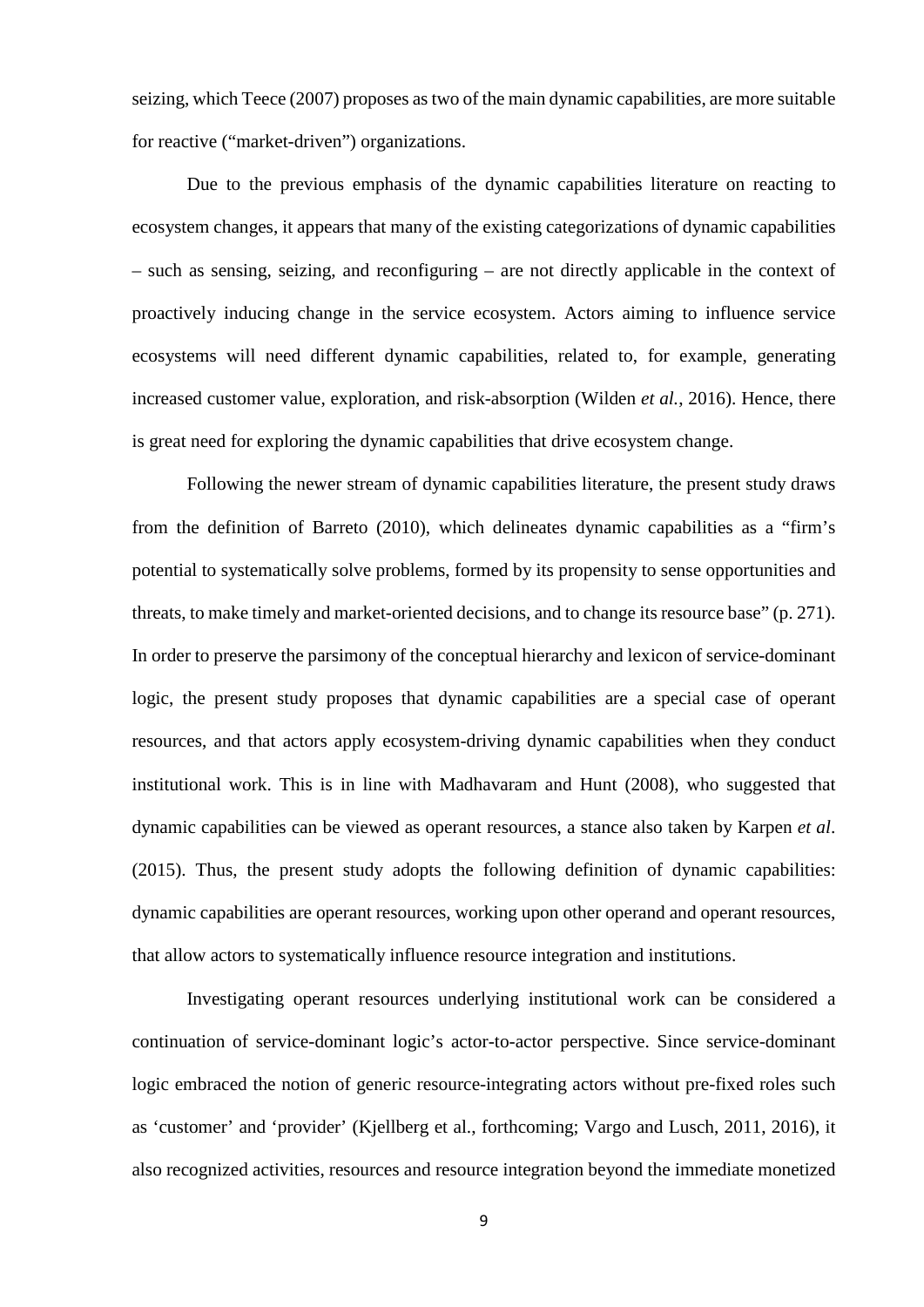exchange of service and/or service rights (Peters, forthcoming). Resources<sup>[1](#page-9-0)</sup> and resource integration responsible for institutional work may not necessarily be market-facing, and thus they are often ignored by goods-dominant marketing. In contrast, service-dominant logic provides a coherent theoretical base for investigating such resources. However, it should be kept in mind that the value and "resourceness" of resources are always context dependent (Akaka and Vargo, 2014; Chandler and Vargo, 2011). Thus, dynamic capabilities responsible for institutional work in one context may not be operant resources – or resources at all – in another context.

#### **The proposed theoretical framework**

 $\overline{a}$ 

The link between dynamic capabilities and actors' ability to induce change has already been acknowledged in the service-dominant logic literature on the micro level as some researchers have used dynamic capabilities to explain service innovations (cf., Agarwal and Selen, 2009; den Hertog *et al.*, 2010; Menguc and Auh, 2006; Ordanini and Parasuraman, 2011). However, the meso and macro level effects of dynamic capabilities on service ecosystems remain largely unknown: to the best of the present authors' knowledge, no previous service-dominant logic research has investigated the linkage between actors' dynamic capabilities and their ability to influence service ecosystems.

As support for identifying those dynamic capabilities that shape ecosystems, this paper draws on the literature on dynamic capabilities (Teece, 2007; Pitelis and Teece, 2010; Wilden, 2016), and service-dominant logic (Madhavaram and Hunt, 2008; Lusch and Vargo, 2014; Siltaloppi *et al*., 2016). To date, the majority of dynamic capability researchers appear to agree that there are several types of capabilities, and that they exist at different orders, i.e., within a hierarchy of capabilities (Hine et al., 2014; Madhavaram and Hunt, 2008). While the original

<span id="page-9-0"></span> $<sup>1</sup>$  In the interest of readability, the paper will use the term 'dynamic capabilities' throughout the manuscript,</sup> when referring to operant resources underlying institutional work to influence service ecosystems.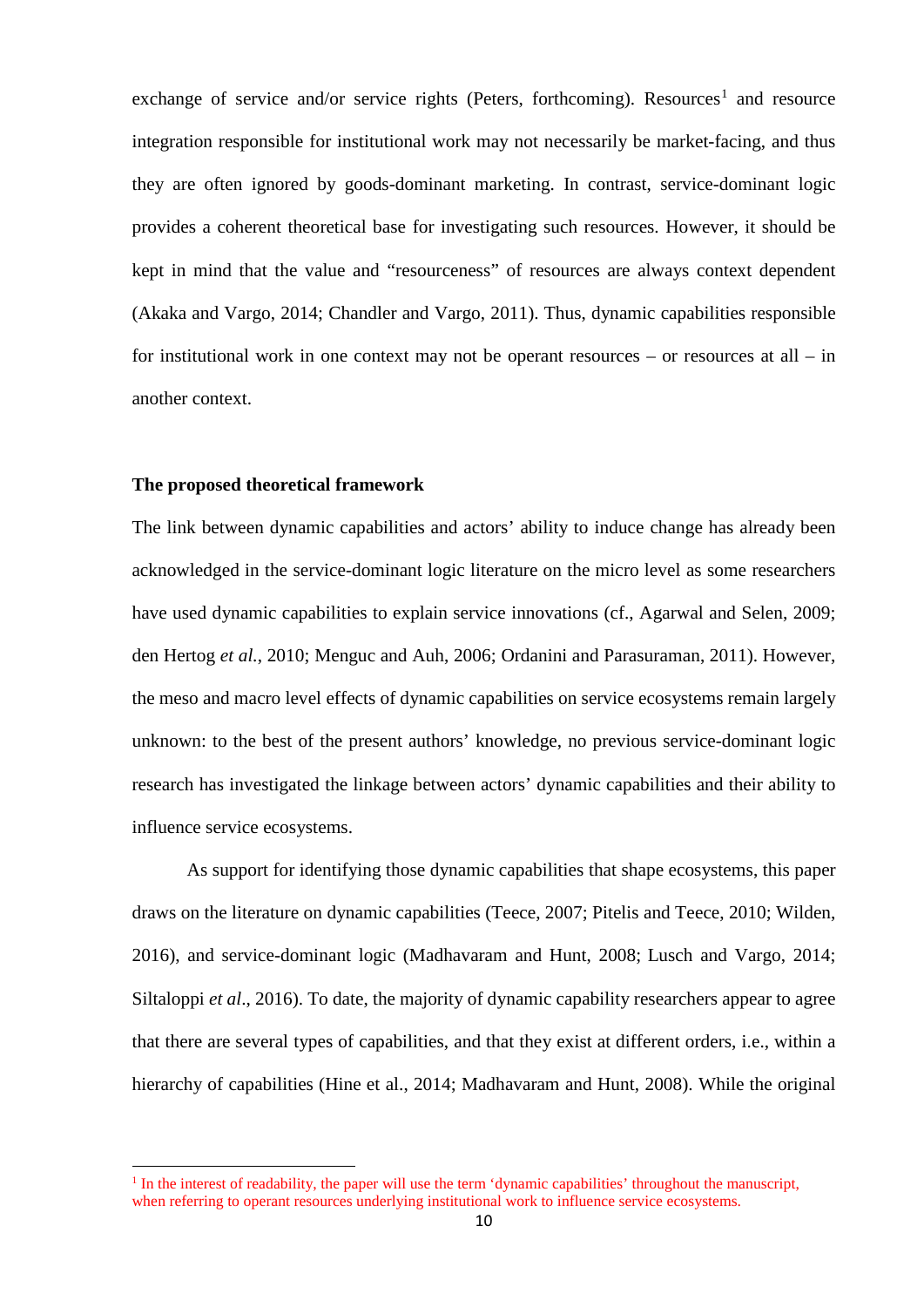division was one between ordinary (non-dynamic) and dynamic capabilities (cf., Barreto, 2010), recently dynamic capabilities have been further divided into higher- and lower-order capabilities (Hine et al, 2014; Schilke, 2014). Nevertheless, the interaction between higher- and lower-order dynamic capabilities warrants more empirical research (Peteraf et al., 2013). Before discussing higher- and lower-order capabilities, the paper will first discuss the outcomes of ecosystem-shaping dynamic capabilities, i.e., the dependent variables of the proposed model.

# *Outcomes of dynamic capabilities for service ecosystem change*

From a service ecosystem perspective, the relevant outcomes of higher- and lower-order capabilities are twofold. The first, direct outcome is success in influencing service ecosystems, which reflects actors' ability to deploy their dynamic capabilities. Second, if an actor is able to influence the service ecosystem, the overall ecosystem size and efficiency may increase (Narver and Slater, 1990; Baker and Sinkula, 1999; Jaworski *et al*., 2000, Kumar *et al*., 2000; Bharadwaj *et al*., 2005). This second, indirect outcome – increased overall ecosystem size and efficiency – only relates to the actor's dynamic capabilities if the actor is able to influence service ecosystems, and that outcome therefore has no direct relationship with the dynamic capabilities. Building on the above, the paper proposes that success in influencing service ecosystems is positively related to increased service ecosystem size (e.g., collective market size and value creation to customers) and efficiency (e.g., more efficient use of resources):

H1: Success in influencing service ecosystems is positively related to increased service ecosystem size and efficiency.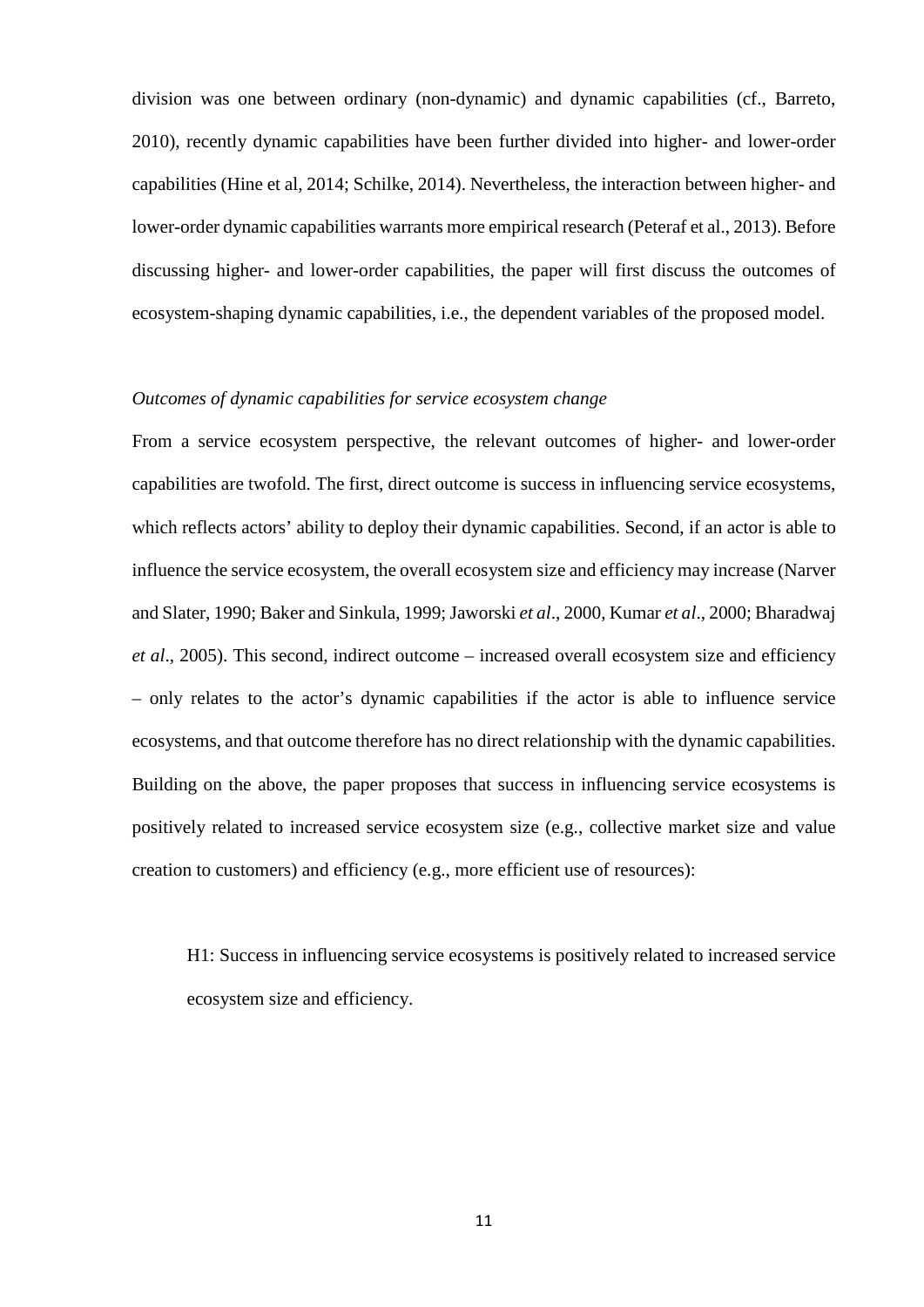#### *Dynamic capabilities driving service ecosystem change*

Identifying the dynamic capabilities that influence ecosystem change is more challenging than identifying the outcomes of dynamic capabilities on service ecosystem level, given the paucity of research on the interrelationships between dynamic capabilities and service ecosystems. Drawing upon a service-dominant logic view of actors as resource integrators (Vargo and Lusch, 2004; 2008), a dynamic capabilities view (Teece, 2007), and Barreto's (2010) definition of dynamic capabilities, as well as Marquis and Raynard's (2015) work on institutional strategies, this paper suggests two central higher-order dynamic capabilities that drive ecosystem change: 'visioning' and 'timing'.

The concept of 'visioning' develops further the central capacity of sensing opportunities (Teece, 2007). However, unlike traditional sensing, which often refers to reacting to external opportunities, 'visioning' for inducing ecosystem-level change takes a proactive stance. 'Visioning' requires understanding of the ecosystem development trajectory, and hence it refers to the ability to predict future development of the ecosystem. 'Visioning' also requires foreseeing what kind of development is benevolent for the focal actor – and the ability to communicate and track this vision. This interpretation is in line with Zahra *et al.* (2006), who consider visioning as foundational to dynamic capabilities: "there is a need for managerial vision in thinking about the firm's competitive arena and the trajectory of its future evolution" (p. 944). Similarly, Wang and Ahmed (2007) point out that it is important to "maintain a consistent long-term vision" (p. 44). 'Visioning' captures institutional embeddedness in that it also reflects the firm's ability to navigate between alternative (institutional) logics (Greenwood and Suddaby, 2006). Hence, for the purposes of this paper 'visioning' refers to a particular higher-order capability related to service ecosystems change.

The second higher-order capability in play, 'timing', builds upon the ideas of Teece (2007), Eisenhardt and Martin (2000), and Lusch (2011), according to whom "it is more and more important to have speed and adaptability. Increasingly it is who learns and implements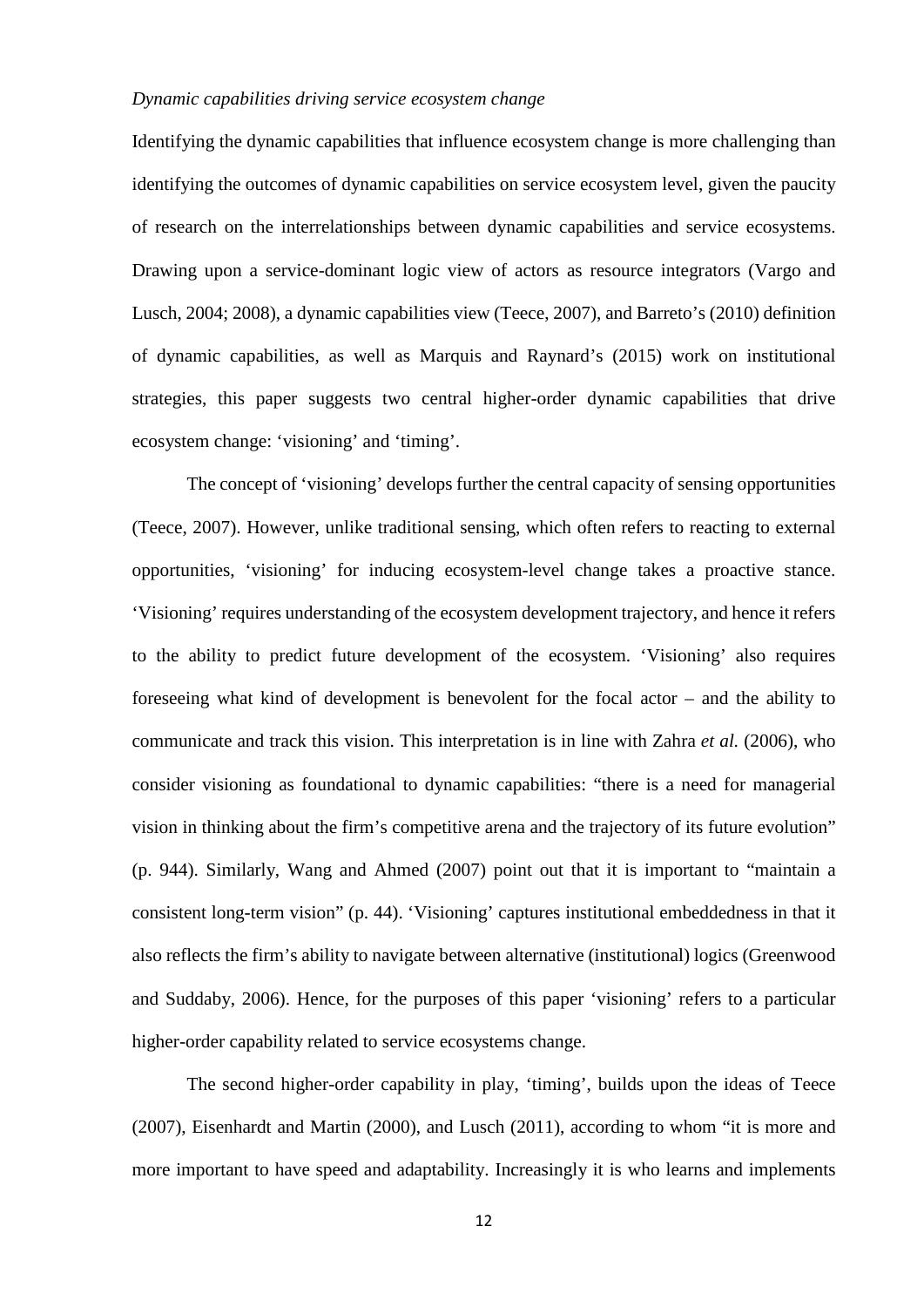the quickest" (Lusch, 2011, p. 16). Many of the original references to 'timing' in dynamic capabilities literature emphasize the imperative of acting quickly (cf., Zott, 2003; Teece, 2007). However, when the objective is to influence service ecosystems, 'timing' also reflects attributes other than speed per se, in particular actors' ability to understand the ecosystem's speed of change and time their own actions accordingly. This forward-looking take on 'timing' echoes earlier studies, for example Day (1994), who suggested that "anticipation of future needs for capabilities" (p. 37) would be necessary for enhancement of capabilities, and Eisenhardt and Martin (2000), who argued that firms need to spot opportunities and act on them in a timely manner.

As discussed earlier, higher-order dynamic capabilities are those that have an indirect influence on performance (e.g., Zahra *et al.*, 2006) through lower-order capabilities. Hence, this study hypothesizes that 'visioning' and 'timing' influence service ecosystems indirectly through the lower-order capabilities. Drawing on structuration theory (Giddens, 1984), Vargo and Akaka (2012) conceptualize service ecosystems as having a dual nature: consisting both of interconnected relationships between actors and of social structures such as rules and resources. Thus, this paper hypothesizes that service ecosystems can be influenced by altering resources available to actors, relationships between actors, and institutions. Based on the literature review, these pathways have been further developed into four lower-order dynamic capabilities: 'understanding actor resources and infrastructures', 'articulating value proposition', 'engaging with other actors', and 'influencing explicit institutions'. The authors will discuss each below in relation to service ecosystems change and will formulate hypotheses in which these lowerorder capabilities mediate the effect of the higher-order capabilities 'visioning' and 'timing' on success in influencing service ecosystems.

Resource integration is central to structuration and re-structuration of service ecosystems (Vargo and Akaka, 2012; Koskela-Huotari *et al.*, 2016). However, not all resource integration is the same from the perspective of service ecosystem change. Peters (2016)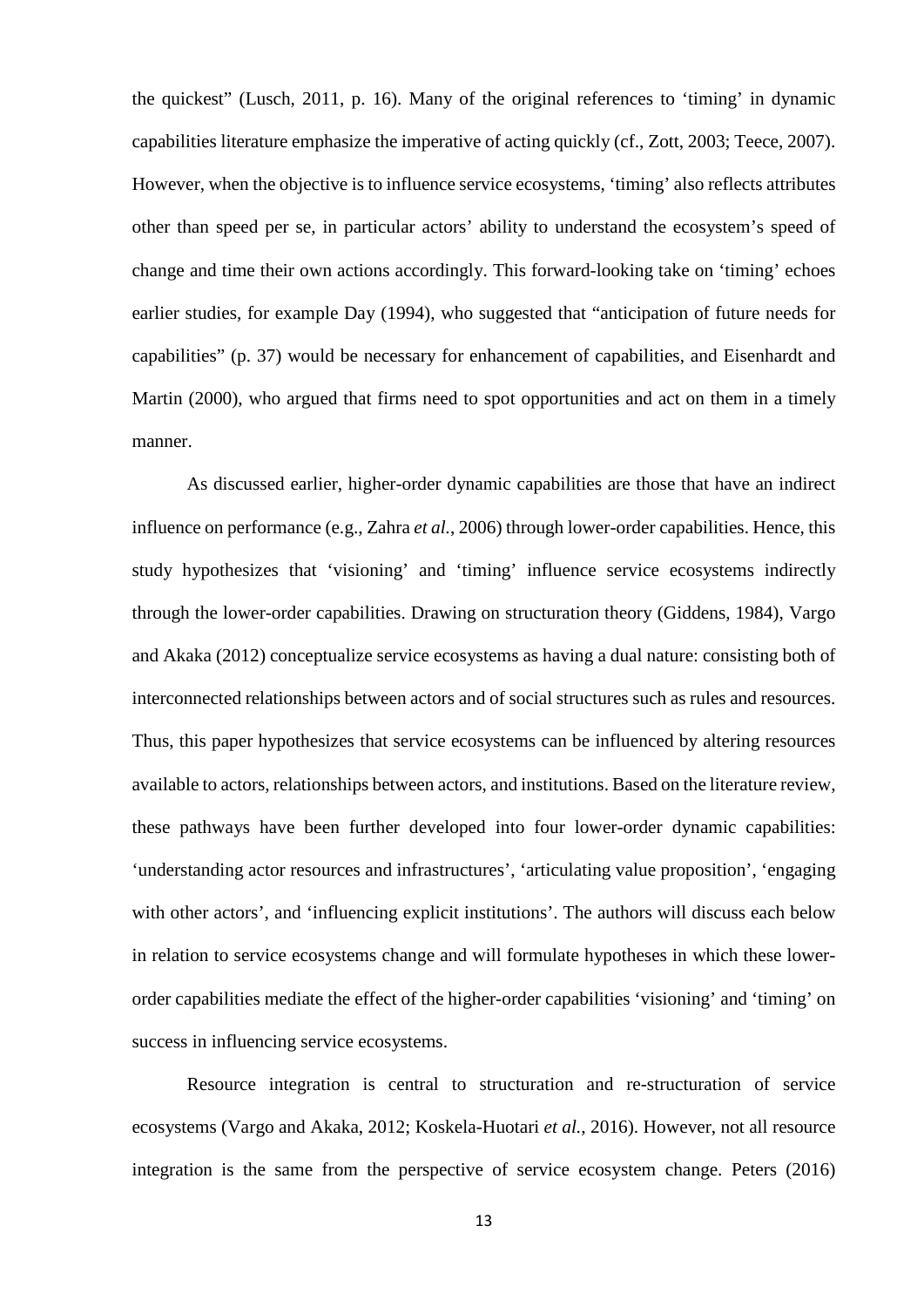highlights the difference between homopathic and heteropathic resource integration. Homopathic resource integration is based on summative processes, where the effect of the integrated resources is identical to the sum of its parts. Heteropathic resource integration, on the other hand, is based on emergent processes and may lead to new properties on the service ecosystem level (Peters, 2016). Therefore, it is central for an actor aiming to influence service ecosystems to understand actors' resources and their possible homopathic or heteropathic properties. In addition to operant resources – resources capable of influencing other resources – ecosystem infrastructures constitute operand resources necessary for resource integration (Vargo and Lusch, 2004), and shaping the infrastructure is an acknowledged strategy for ecosystem change (Marquis and Raynard, 2015). Marquis and Raynard (2015) suggest that firms can influence ecosystems through social, technological, and physical infrastructures and by addressing socio-cultural issues which indirectly impact the ecosystem. However, change cannot be induced without understanding the state of the ecosystem. Hence, 'visioning' and 'timing' impact service ecosystems through the capability of 'understanding actor resources and infrastructures'. That is, if the actors wish to act upon their vision in a timely manner, they require insights into other actors' capabilities and operand resources residing in the service ecosystem. Consequently, it is suggested that:

H2a: 'Visioning' is positively related to the success in influencing the service ecosystem through 'understanding actor resources and infrastructures'.

H2b: 'Timing' is positively related to the success in influencing the service ecosystem through 'understanding actor resources and infrastructures'.

'Articulating value proposition' refers to the firm's capacity to define, communicate, and improve its value proposition to customers. Marketing and management research have agreed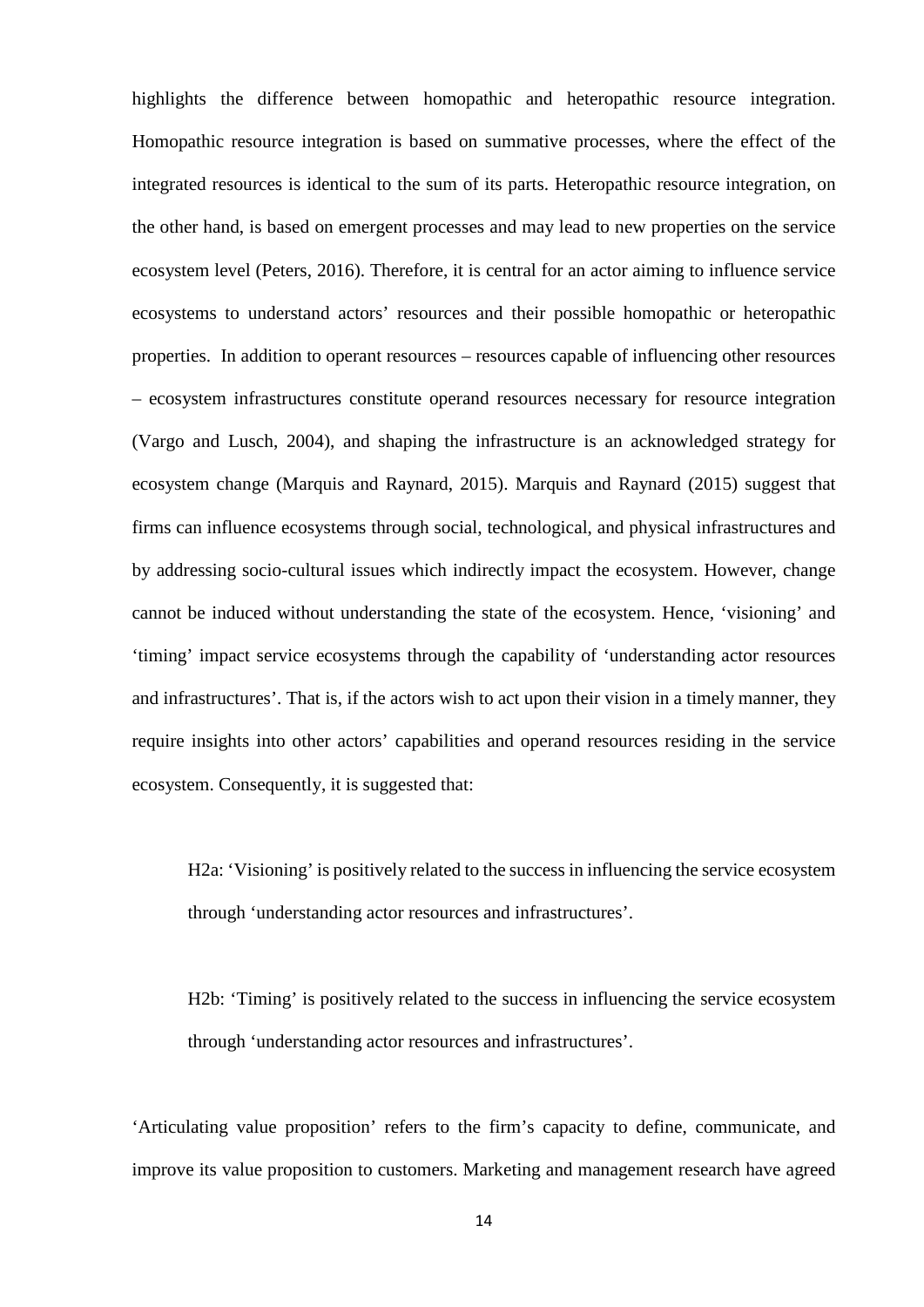on the importance of value proposing (see Storbacka *et al*., 2016; Skålen *et al.*, 2015), and, in service-dominant logic, value propositions have an established role in the foundational premises (Vargo and Lusch, 2004; 2008). Recent service-dominant logic literature emphasizes that value proposing enables resource integration and supports relationship formation, thus contributing to ecosystem wellbeing (Ballantyne *et al.*, 2011; Frow *et al*., 2014). Well-crafted and actionable value propositions enable actors to participate in value cocreation (Skålen *et al*., 2015), since value propositions facilitate exchanges between ecosystem actors (Vargo and Lusch 2004; 2008; 2016). The relationship between value propositions and ecosystem change is also evident: as Frow *et al.* (2014) state, "the role of the value proposition within an ecosystem moves from the proposal of a resource offering between actors to shaping of resource integration between actors within the system" (p. 335). The basic, micro-level exchange takes place through value propositions, which become meso-level when extended to triads and macro-level when connected to networks (Chandler and Vargo, 2011). Hence, it can be argued that 'articulating value proposition' is a relevant dynamic capability linked to service ecosystem change. In a similar vein, Vargo and Akaka (2012) highlight "proposing value" as one of the key mechanisms involved in formation and re-formation of service ecosystems, and the impacts of 'timing' and 'visioning' are expected to be mediated by value propositions. Hence, it is proposed that:

H3a: 'Visioning' is positively related to the success in influencing the service ecosystem through 'articulating value proposition'*.*

H3b: 'Timing' is positively related to the success in influencing the ecosystem through 'articulating value proposition'*.*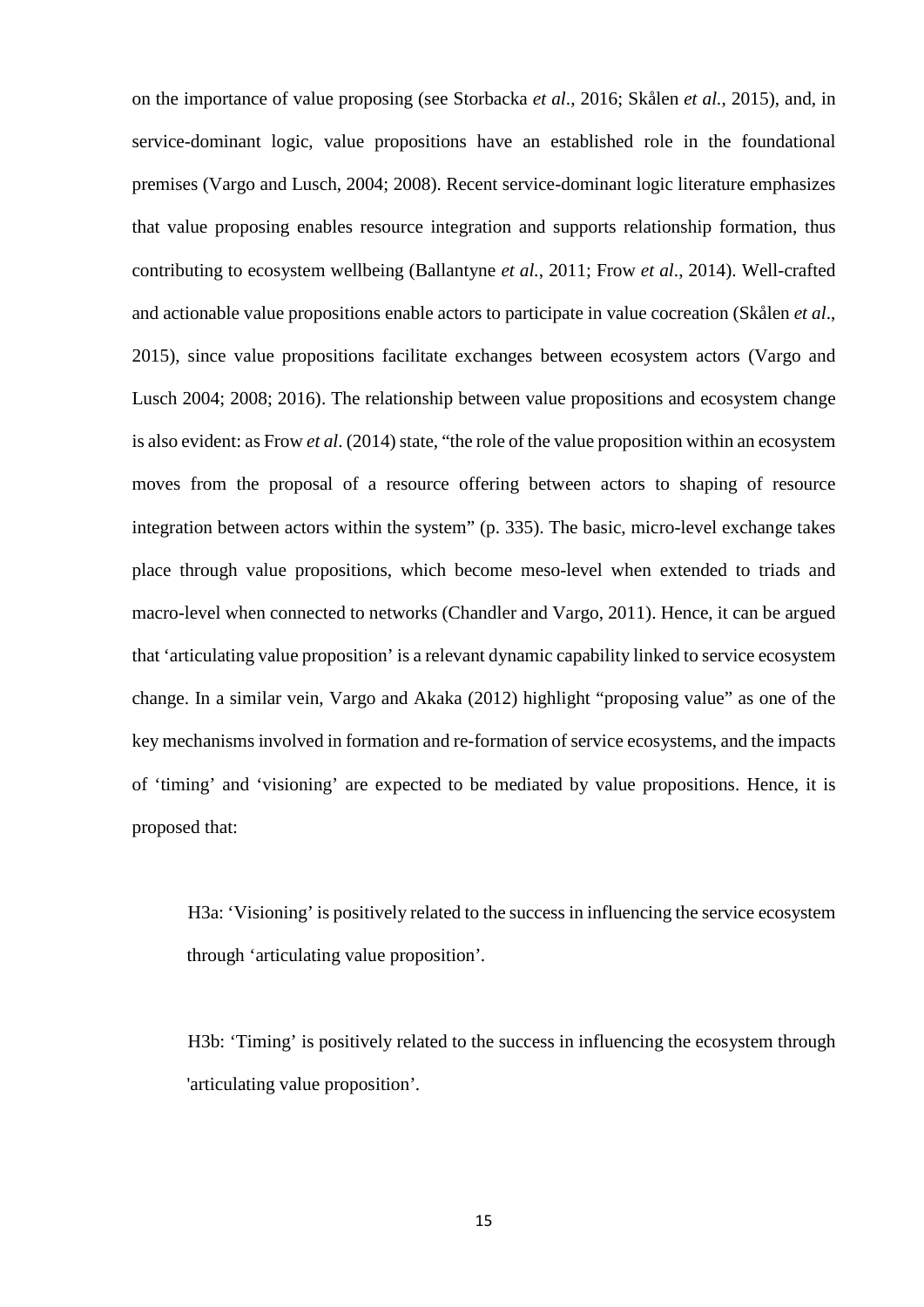The systems perspective on service ecosystems highlights that a service ecosystem is a network of interacting actors (Lusch *et al*., 2010; Ng *et al*., 2012). Thus, a service ecosystem is changed if new actors join the network, existing actors leave the network, or the relationships between the actors are altered. However, no actor is likely to have a unilateral ability to influence the composition of their actor network or the types of relationships occurring. Thus, this paper proposes that focal actors influence their relationships and thus the overall network through subtler actor engagement: for example, an actor may not be able to start a new relationship onesidedly, but the actor can nevertheless engage with the other party. Building on extant research on customer engagement (cf., Brodie *et al*., 2011), Storbacka *et al.* (2016) conceptualize actor engagement as a microfoundation for value cocreation, and they suggest that actor engagement is a prerequisite for resource integration – and thus for value cocreation. This perspective is echoed by Taillard *et al.* (2016), who suggest that interactions between actors are necessary for shared intentions between actors to emerge, something which in turn is required for ecosystemlevel emergence. Hence, this paper hypothesizes that 'engaging with other actors' is a necessary capability for the focal actor to influence the service ecosystem. Thus, it is suggested that:

H4a: 'Visioning' is positively related to the success in influencing the service ecosystem through 'engaging with other actors'.

H4b: 'Timing' is positively related to the success in influencing the service ecosystem through 'engaging with other actors'.

The institutional work literature suggests that actors can alter institutions surrounding them (Lawrence and Suddaby, 2006). Thus, firms are both embedded in their institutional context (Chandler and Vargo, 2011; Siltaloppi *et al*., 2016) and able to recreate that context. In many cases, this duality has been investigated from the macro-level perspective and downwards rather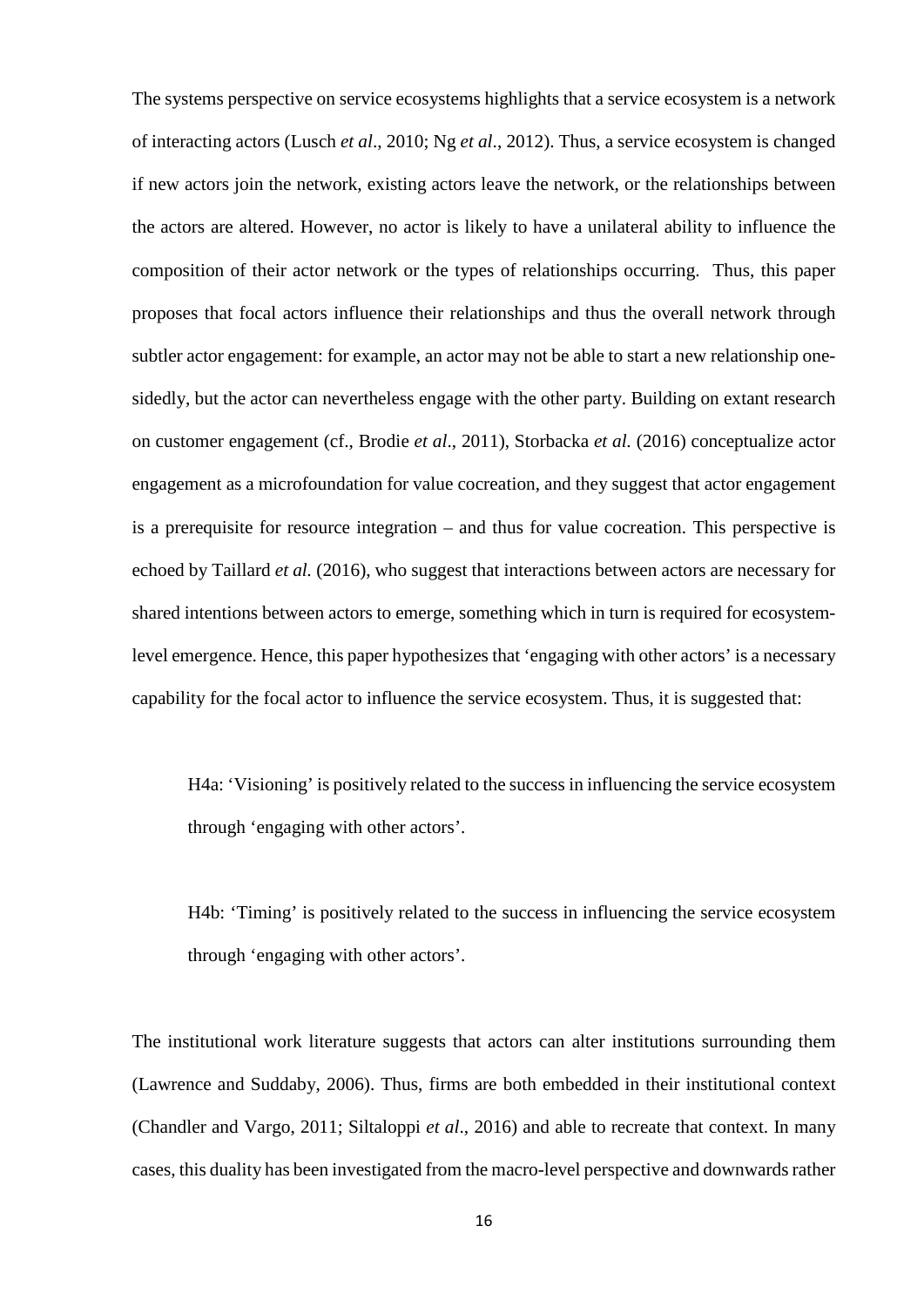than upwards from the micro-level: for example, Edvardsson *et al.* (2011) suggest that "studies could examine how changes in the macro-environment (such as new laws and regulations) affect service systems and actors" (p. 336). In accordance with this paper's proactive approach, the present authors submit that it is equally important to understand how actors can induce change in institutions through their dynamic capabilities. This submission is aligned with the central tenets of service-dominant logic, which explicitly advocate the view that institutions and institutional arrangements are endogenously generated (Vargo and Lusch, 2016). Alvarez *et al.* (2015) highlight the role of actors in shaping institutions by "defining new institutional norms and regulations that govern the production, distribution, and consumption associated with these new opportunities" (p. 97). Accordingly, "actors work to influence their institutional contexts through such strategies as technical and market leadership, lobbying for regulatory change and discursive action" (Lawrence and Suddaby, 2006, p. 215). The existing studies show that institutional complexity inherent in service ecosystems is conducive to institutional work (Siltaloppi *et al*., 2016) and that interdependent breaking, making, and maintaining of institutions is also valid when innovating service ecosystems (Koskela-Huotari *et al*., 2016). Nevertheless, such work is preceded by 'visioning' and 'timing', which provide direction and understanding of when the work is beneficial. Hence, it is proposed that:

H5a: 'Visioning' is positively related to the success in influencing the service ecosystem through 'influencing explicit institutions'.

H5b: 'Timing' is positively related to the success in influencing the service ecosystem through 'influencing explicit institutions'.

Figure 1 summarizes the preliminary research model.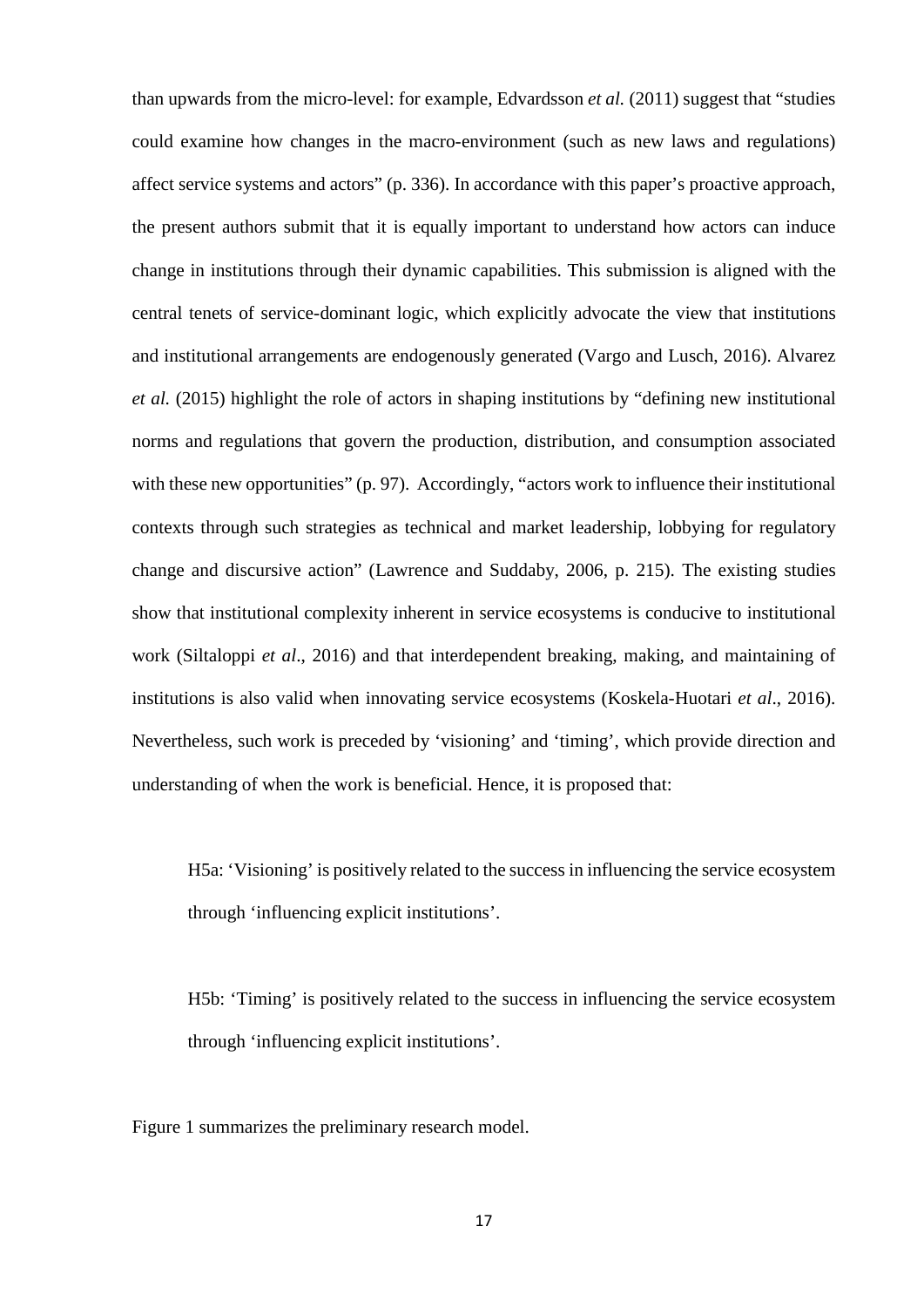## [INSERT FIGURE 1 ABOUT HERE]

## **Methodology**

The study was conducted with firms related to the primary sector, which comprises agriculture, forestry, fishing, mining, and quarrying (Ravallion and Datt, 1996). Such a context has been previously studied from the service-dominant logic perspective (cf., Liang, 2017), and yet there has been no explicit attempt to examine service ecosystems related to the primary sector. The main criterion for including firms in the sample was previous experience in influencing their service ecosystems – for example, creating a market for a completely new type of service by an agricultural firm in collaboration with its partners – that had been documented in publicly available sources such as annual reports or articles in popular business press. The sampling of individual respondents focused on roles typically associated with strategy development and deployment (e.g., founder, chief executive officer, business development manager, vice president of strategy and planning). All firms consented to take part in the study under the condition of full anonymity. Data collection took place in May 2015 through a self-administered online questionnaire sent to 178 owners and senior managers, generating 127 replies (response rate of 71 percent), resulting in the final set of 106 responses after elimination of incomplete answers. Due to the exploratory nature of the research, the items were developed specifically for this study based on the existing literature (see Appendix A). All items were assessed on a seven-point Likert scale (1 = "strongly disagree",  $7 =$  "strongly agree").

An exploratory factor analysis with principal components analysis (oblique factor rotation) was conducted for construct purification. One major difference emerged during this process in comparison to the preliminary research model: the dynamic capability of 'engaging with other actors' was divided into two constructs – 'engaging with commercial actors' and 'engaging with non-commercial actors and understanding implicit institutions'. Hence, the dynamic capabilities are represented by seven constructs with two to five items each. In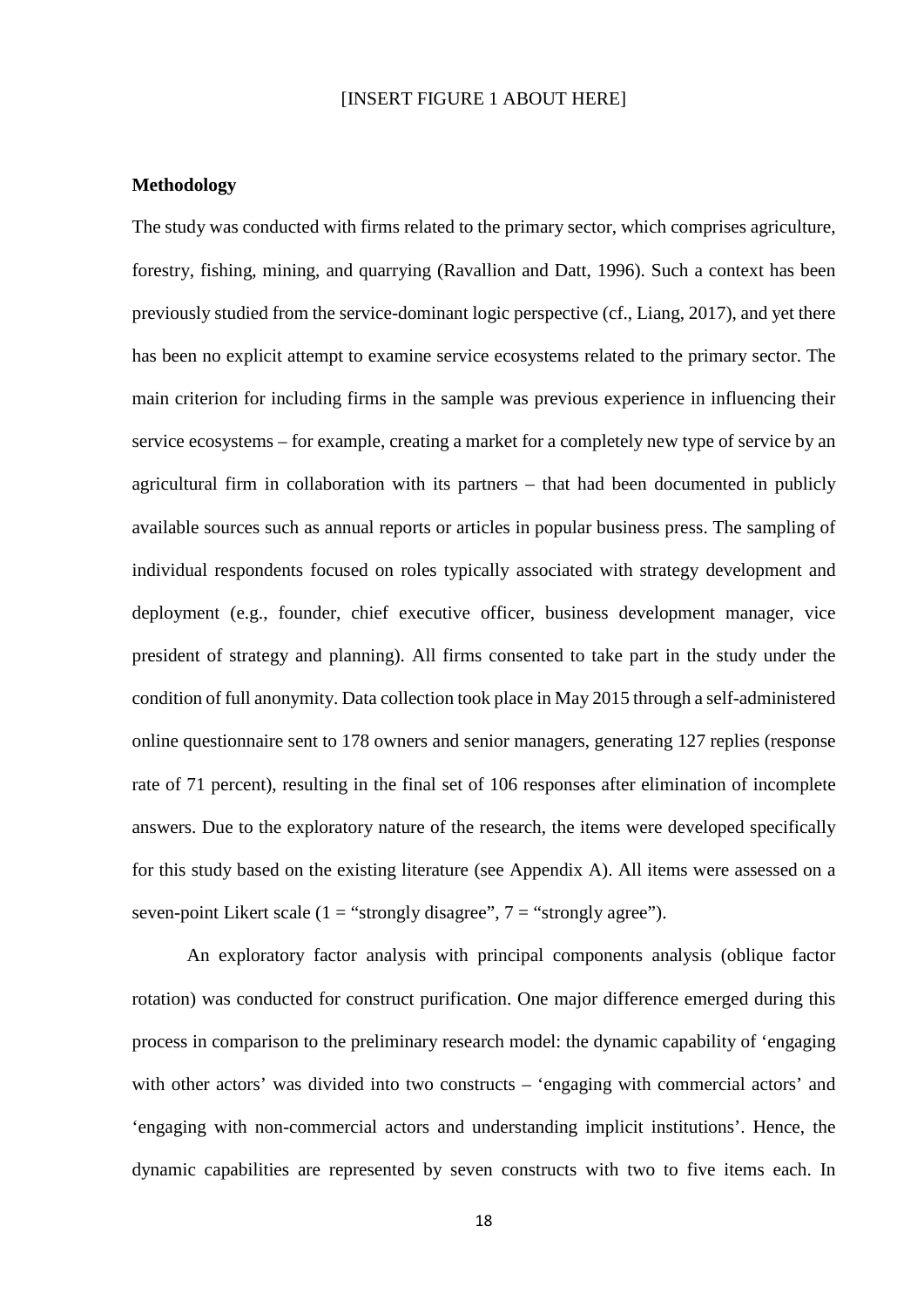addition, two constructs measure success in influencing service ecosystems and increased service ecosystem size and efficiency. Descriptive statistics for each construct are presented in Table 1. Appendix A provides information on individual items and their factor loadings.

#### [INSERT TABLE 1 ABOUT HERE]

In addition to the number of items per construct, Table 1 reports values for each construct's mean, standard deviation (SD), composite reliability (CR), average variance extracted (AVE) and its square root, as well as correlations between constructs. Due to the data collection method being restricted to a single data collection point, Harman's one-factor test (Podsakoff and Organ, 1986) was employed to assess common method variance, but no major issues were discovered.

Partial least squares structural equation modeling (PLS-SEM) was used to test the relationships between the constructs because: (1) it is suitable for exploratory studies; (2) no assumptions regarding the normal distribution of data are required; and (3) high levels of statistical power are achieved for complex models even when the sample size is relatively small, as in the present study (Hair *et al.*, 2014). The mediating effects were assessed following Zhao *et al.*'s (2010) guidelines for PLS-SEM analysis, as recommended by Hair *et al.* (2017). Since the PLS model in the present study contains more than one mediator, the study relied upon the extension of these guidelines for multiple mediation analysis in PLS-SEM (Hair *et al.*, 2017). As a result, all relationships were tested simultaneously within a single PLS model.

SmartPLS 3.2.6 software (Ringle *et al.*, 2015) was used in the analysis. For the bootstrapping procedure that allows testing of the significance of path coefficients, the recommended 5000 bootstrap samples (Hair *et al.*, 2017) were employed.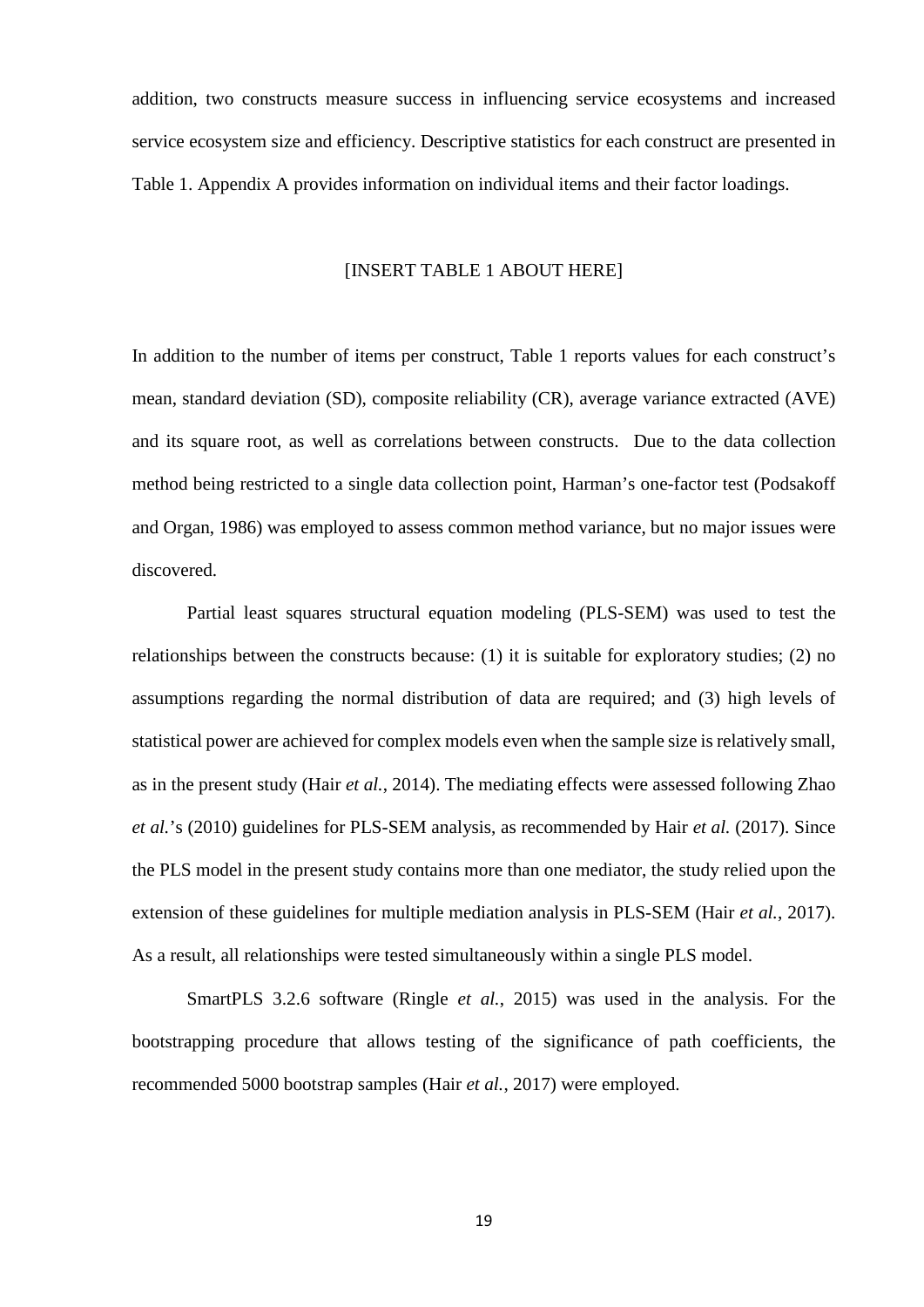## **Results**

The measurement and structural models were evaluated based on the guidelines from Hair *et al.* (2014; 2017). All indicators in the PLS model were specified as reflective following "classical test theory" (Hair *et al.*, 2017). Indicator reliability was achieved, since outer loadings of all indicators are higher than 0.70, with the exception of the item "The size of our market(s) has increased during the recent years" (outer loading 0.54). The composite reliability values are above 0.75 for all constructs (reported in Table 1), which means that internal consistency reliability is also achieved.

The AVE (average variance extracted) values for all constructs exceed 0.50 (see Table 1), which suggests sufficient levels of convergent validity. Discriminant validity is achieved, since: (1) outer loadings of all indicators are higher on their respective constructs than all crossloadings with other constructs; (2) following the Fornell-Larcker criterion, the square root of each construct's AVE is higher than any correlation with other constructs; and (3) following the HTMT (Heterotrait-Monotrait Ratio) criterion, the HTMT values for all pairs of constructs are well below the 0.85 threshold, and their respective confidence intervals do not include the value 1. VIF (variance inflation factor) values for all predictor constructs are higher than 0.20 and lower than 5, suggesting that there are no collinearity issues with the model. The results of hypothesis testing are reported in Table 2, which contains the path coefficients  $\beta$  together with corresponding *t*-values.

## [INSERT TABLE 2 ABOUT HERE]

As Table 2 demonstrates, 'success in influencing service ecosystems' positively influences 'increased service ecosystem size and efficiency' ( $\beta$  = 0.36,  $p$  < 0.01), supporting H1. It was hypothesized that the lower-order capabilities would mediate the effect of the higher-order capabilities 'visioning' and 'timing' on 'success in influencing service ecosystems'. However,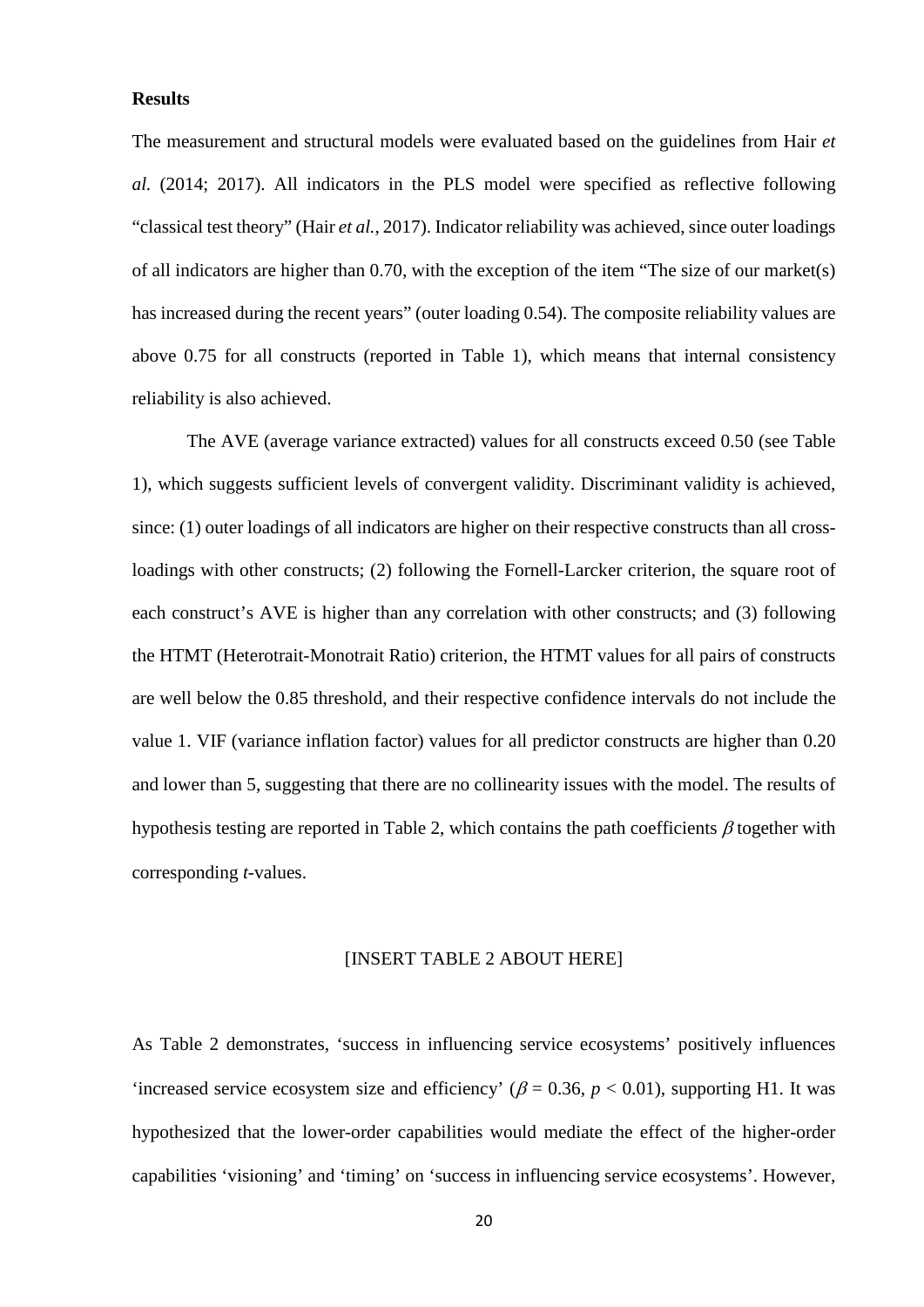the study discovered that only one lower-order capability, 'influencing explicit institutions', acts as a mediator for a single relationship – the effect of 'timing' on 'success in influencing service ecosystems' ( $\beta$  = 0.20,  $p < 0.01$ ). Since the direct relationship between 'timing' and 'success in influencing service ecosystems' is not significant, one can conclude that this mediating effect represents indirect-only or full mediation (Zhao *et al.*, 2010; Hair *et al.*, 2017). Thus, of hypotheses H2-H5, support was found only for H5b. Contrary to the hypotheses and the theories behind them, higher-order capability 'visioning' has a direct positive effect only on 'success in influencing service ecosystems' ( $\beta$  = 0.29, *p* < 0.05).

In addition, five significant relationships emerged between higher-order and lowerorder capabilities that had not been hypothesized separately. 'Visioning' has direct positive effects on 'understanding actor resources and infrastructures' ( $\beta$  = 0.41,  $p$  < 0.01), 'articulating value proposition' ( $\beta = 0.50$ ,  $p < 0.01$ ), and 'engaging with non-commercial actors and understanding implicit institutions' ( $\beta$  = 0.40,  $p$  < 0.01); whereas 'timing' directly and positively influences 'understanding actor resources and infrastructures' ( $\beta = 0.32$ ,  $p < 0.01$ ) and 'engaging with commercial actors' ( $\beta$  = 0.34,  $p$  < 0.05). Finally, it emerged that four out of five lower-order capabilities do not have any influence on 'success in influencing service ecosystems'. In contrast, 'influencing explicit institutions' has a strong positive effect on success in influencing service ecosystems ( $\beta$  = 0.44,  $p$  < 0.01).

Figure 2 visualizes the results of the exploratory study by showing the significant path coefficients, together with the  $R^2$  values (coefficients of determination) of the endogenous constructs.

#### [INSERT FIGURE 2 ABOUT HERE]

As Figure 2 demonstrates,  $R^2$  values for the endogenous latent variables do not exceed 0.44, supporting the conclusion that the model's predictive power is moderate.  $Q^2$  values were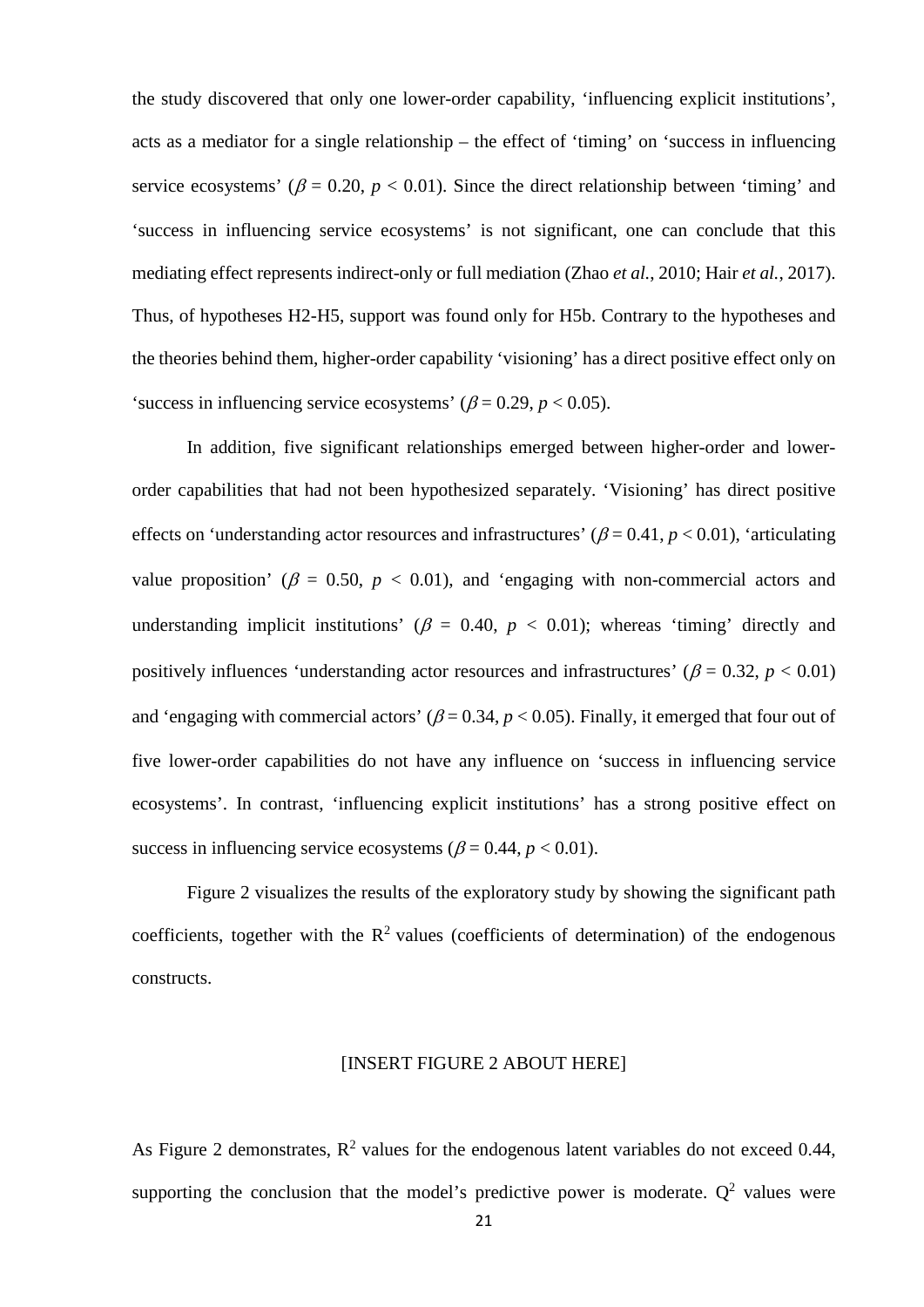calculated to assess the predictive relevance of the model. All  $Q^2$  values are above zero, suggesting that the exogenous constructs have predictive relevance for the endogenous constructs (Hair *et al.*, 2014).

#### **Conclusions**

#### *Theoretical contribution*

Inspired by the service-dominant logic and management literature, this paper proposed that dynamic capabilities can be seen as a special case of operant resources, which actors employ to conduct institutional work and thus to ultimately influence service ecosystems. Even though service-dominant logic acknowledges that actors can influence how service ecosystems evolve by affecting the underlying institutions, and has called for more research on the topic (Chandler and Lusch, 2015), empirical studies on the dynamics of actor influence on service ecosystems are scarce.

The present exploratory research studied which actor-level dynamic capabilities are associated with successfully influencing service ecosystems. By showing that actors can shape ecosystems through specific higher- and lower-order dynamic capabilities, the findings extend Koskela-Huotari *et al*. (2016), who showed that actors can shape ecosystems by breaking, maintaining, and enhancing the institutionalized rules of resource integration on micro, meso and macro levels of the service ecosystem. Furthermore, this study answers the call for more research on the relationship between higher- and lower-order capabilities (Peteraf *et al*., 2013), and shows that not all lower-order dynamic capabilities necessarily relate to ecosystem change, although they might influence actor's competitiveness or strategic benefit.

The findings of the study contribute to both the service-dominant logic and the dynamic capabilities literatures. First, the research builds on the existing service-dominant logic research by conceptualizing dynamic capabilities as a special case of operant resources (Madhavaram and Hunt, 2008; Karpen *et al*., 2015) and suggesting that actors are able to use these dynamic capabilities to influence service ecosystems. Dynamic capabilities, therefore, enable actors to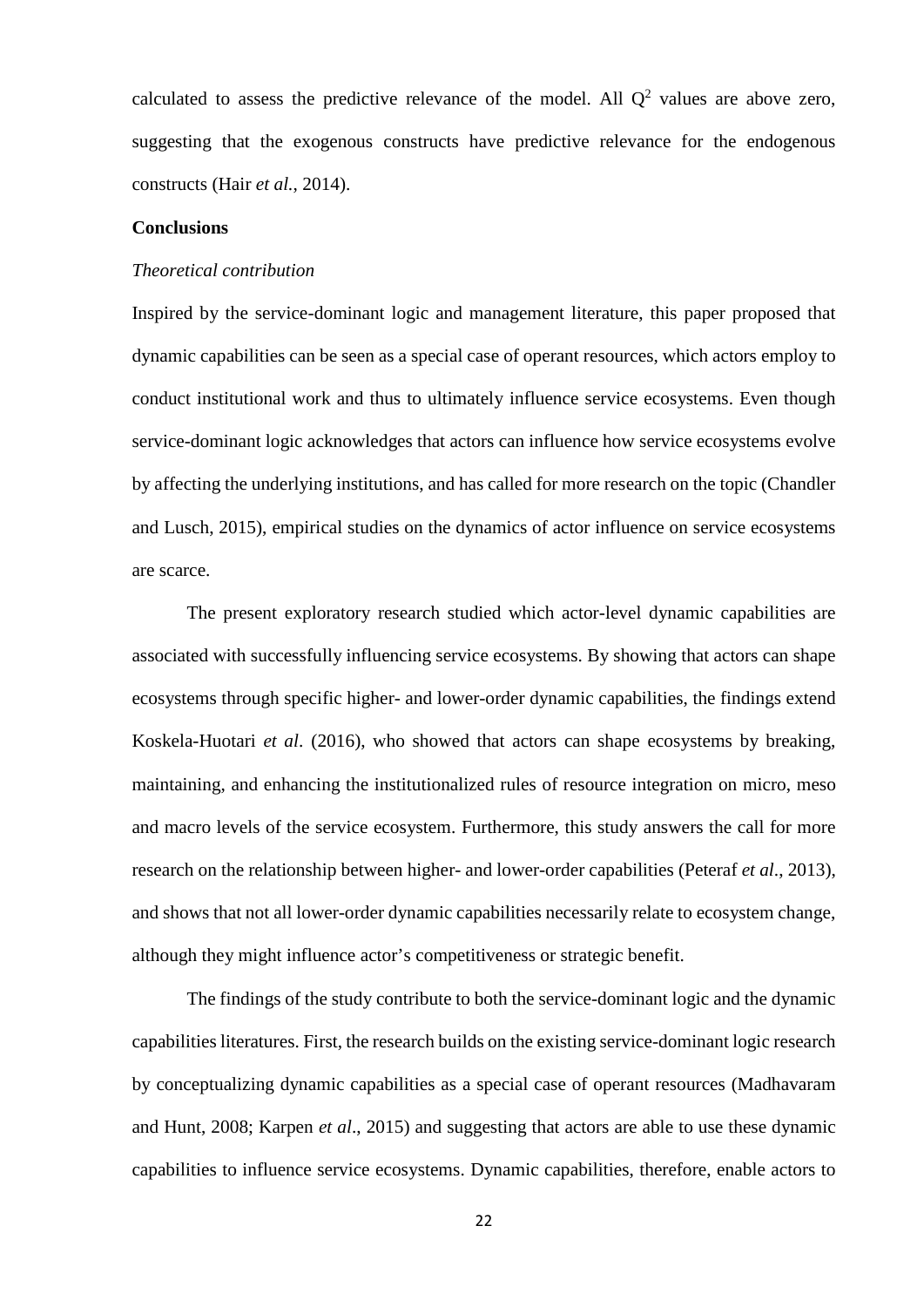conduct institutional work. This conceptualization – dynamic capabilities as operant resources with the capacity to influence service ecosystems – is both deeply rooted in service-dominant logic research and compatible with its core lexicon. This contribution responds to Wilden *et al.*'s (2017) call for future research integrating service-dominant logic and the dynamic capabilities view in order to develop a more strategic approach to service-dominant logic.

Second, both of the higher-order capabilities identified – 'visioning' and 'timing' – positively influenced the actors' success in influencing the service ecosystem, the former directly and the latter via the ability to influence explicit institutions. This dual finding is aligned with the most recent advances in the dynamic capabilities literature, which suggest that actors who are strategically predisposed to proactively changing the service ecosystem require different dynamic capabilities than the more reactively-inclined sensing and seizing capabilities (Wilden *et al.*, 2016). Even though most of the dynamic capabilities literature has focused on sensing pre-existing opportunities, some authors have acknowledged the importance of proactive and creative visioning (e.g., Zahra *et al.*, 2006; Wang and Ahmed, 2007). In a similar vein, the importance of time and timing has been noted by several prominent dynamic capability scholars (cf., Eisenhardt and Martin, 2000; Teece, 2007; Zott, 2003). The present findings suggest that 'timing' should be elevated from an extraneous variable to a key dynamic capability. On the other hand, the identified higher-order capabilities suggest that servicedominant logic should direct more attention to concepts such as 'vision', 'visioning', 'time', and 'timing', which until now have been rarely discussed in the extant literature barring some individual exceptions (cf., Ojasalo *et al.*, 2015).

Third, the research identified five lower-order capabilities and investigated their role as mediators between the two higher-order capabilities and success in influencing service ecosystems. Surprisingly, only one of the lower-order capabilities – 'influencing explicit institutions' – had a direct effect on the success in influencing the service ecosystem, and acted as a mediator for 'timing', whereas all the other lower-order capabilities – 'understanding actor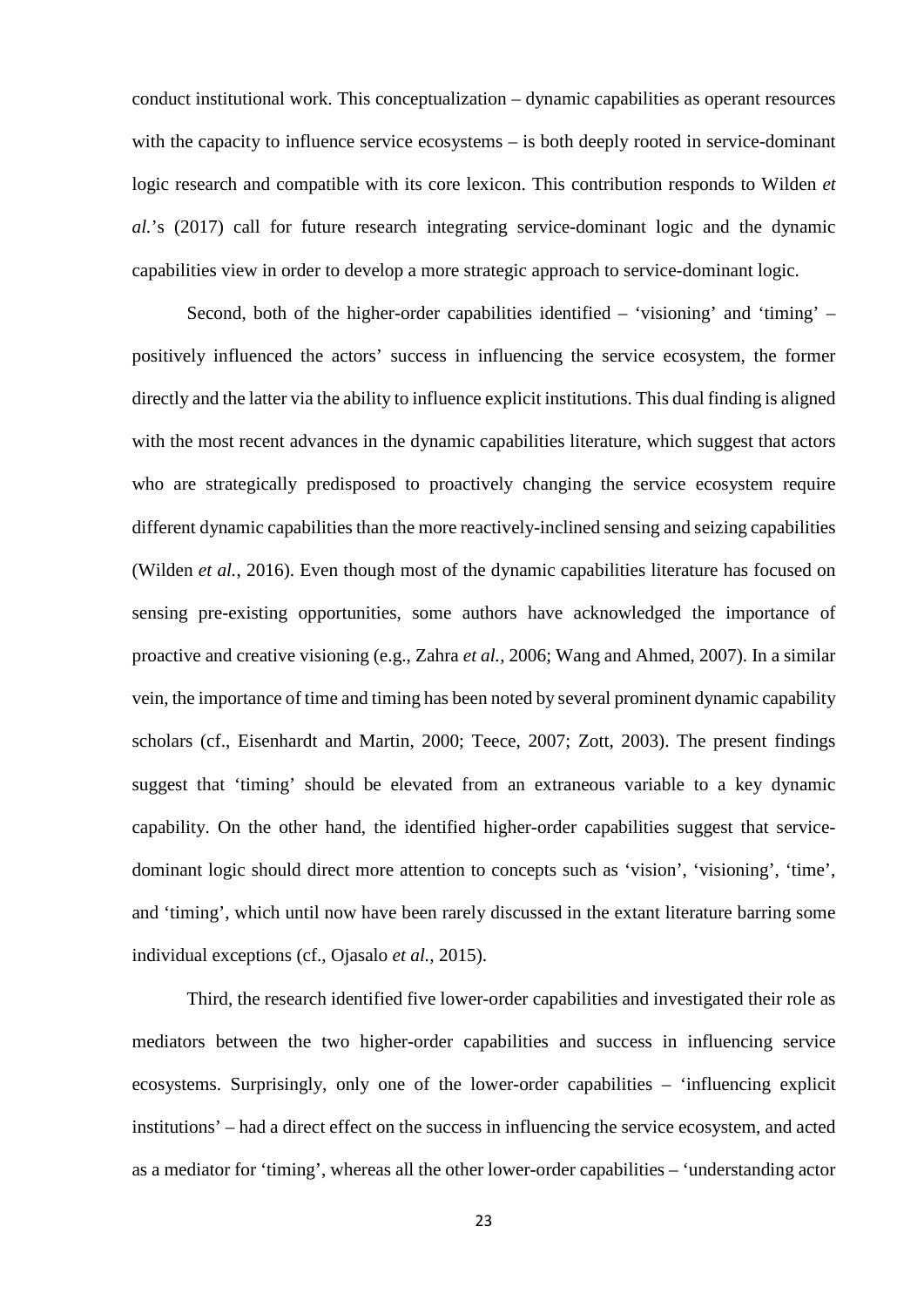resources and infrastructures', 'articulating value proposition', 'engaging with commercial actors' and 'engaging with non-commercial actors and understanding implicit institutions' – did not demonstrate direct effects, nor did they act as mediators. From the dynamic capabilities literature perspective, this finding questions Schilke's (2014) suggestion that higher-order capabilities always demonstrate their impact via lower-order capabilities. For the servicedominant logic literature, this finding poses several implications. It suggests that many of the central constructs of service-dominant logic such as value propositions, resources, and relationships are not sufficient by themselves – even together – to explain how actors can influence service ecosystems. It may be that these lower-order dynamic capabilities relate to the micro-level dyadic exchanges rather than to service ecosystem change, and hence they might be more closely related to actor-level success factors such as profitability or sales. This calls into question to what extent ecosystem change is driven by understanding the market players and the infrastructure as reflected by engaging with commercial and non-commercial partners, and whether these capabilities are merely hygiene factors (necessary but not sufficient). It may also be that the mechanics through which dynamic capabilities influence ecosystem change are far more complicated than was tested for in the present study. For example, the effect of the dynamic capabilities of engaging with commercial and noncommercial actors may become visible in the long term, which requires a longitudinal research approach. Furthermore, it might be that the construct 'articulating value proposition' was restrictive in that it concentrated on the capability to communicate rather than the capability to radically change value propositions, which may undermine the importance of value proposing in general, and should be taken into account when interpreting the present results.

Fourth, the findings confirm the link between actors' ability to influence explicit institutions and service ecosystem change. In particular, the findings of the present study corroborate the suggestion by Vargo *et al.* (2016) that service ecosystem change does not automatically occur when actors introduce new value propositions; system-level change takes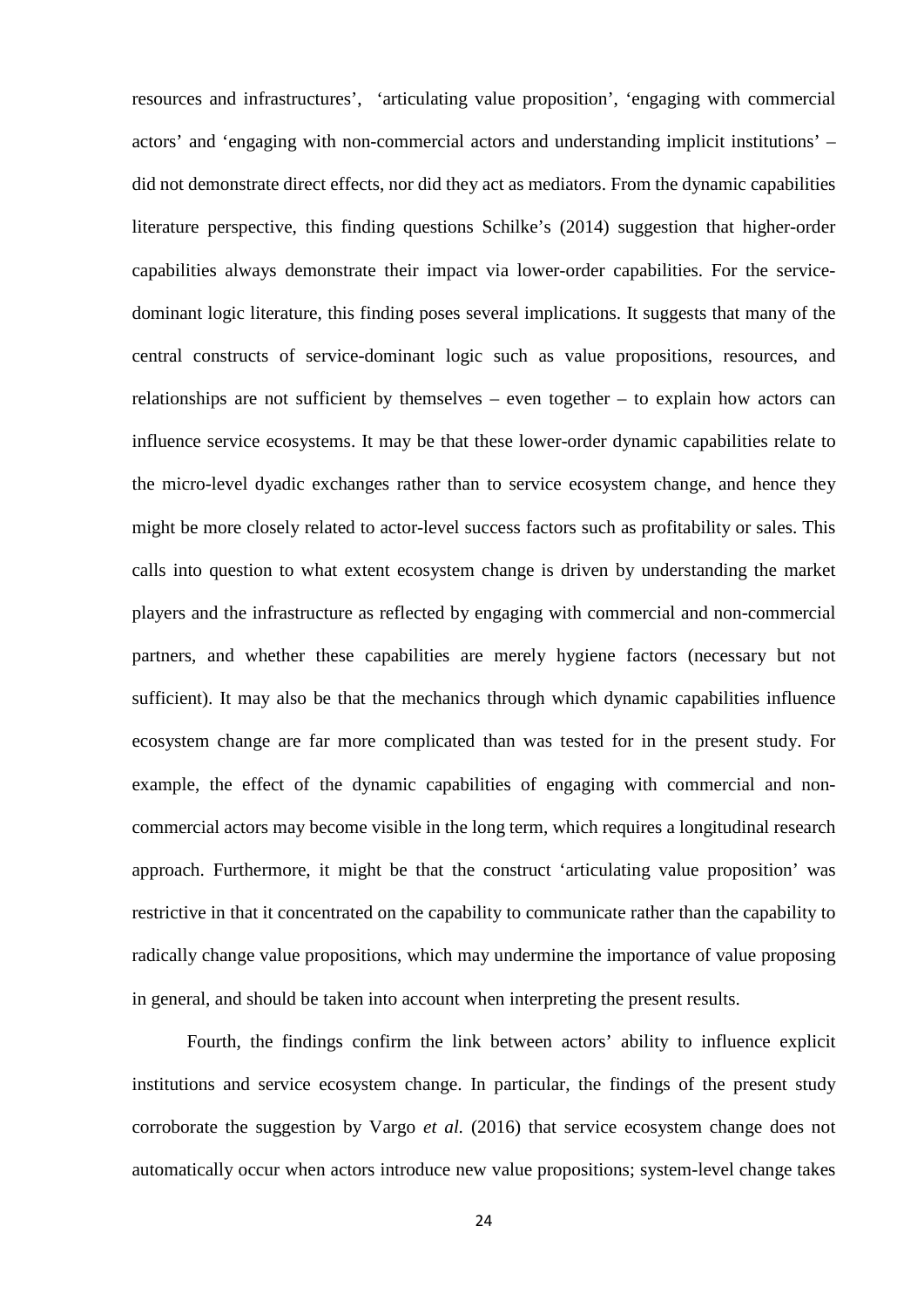place only after the resulting new practices become institutionalized. However, new constructs are needed to further illuminate the lower-order capability of 'influencing explicit institutions'. Of particular promise are 'terminology', 'representations', 'regulations' and 'norms', introduced to the service-dominant logic discourse in the early 2010s (Vargo, 2010; Vargo and Lusch, 2011) from the markets-as-practices approach (Kjellberg and Helgesson, 2006; 2007).

Finally, the findings suggest a strong link between actors' ability to influence service ecosystems and the increased service ecosystem size and efficiency. This result is very well aligned with service-dominant logic's notions of reciprocal and interconnected value creation, as innovating service ecosystems should result in more value for all actors involved. However, this recorded relationship between the ability to influence service ecosystems and the increase in ecosystem size and efficiency could also potentially work in the other direction, suggesting that actors are only able to influence service ecosystems if their vision for the future ecosystem holds promise of increased value cocreation opportunities for all (or several) actors. For the dynamic capabilities literature, on the other hand, this result suggests a novel and more systemic dependent variable: at the moment, the vast majority of the dynamic capabilities research has focused on investigating the relationship between dynamic capabilities and firm performance (Wang and Ahmed, 2007), leaving lesser attention to be paid to meso-level implications such as market size or value creation to other actors.

## *Managerial implications*

Appreciating that the firm is not external to its "market" but embedded in its service ecosystem opens novel strategic options for managers. In addition to reactively positioning and competing at the marketplace, firms can choose to proactively influence their service ecosystems for increased size and efficiency. Hence, it is suggested that managers can broaden their scope from maximizing direct firm results towards creating an advantageous environment by actively influencing the political and judicial systems as well as cultural norms in their favor.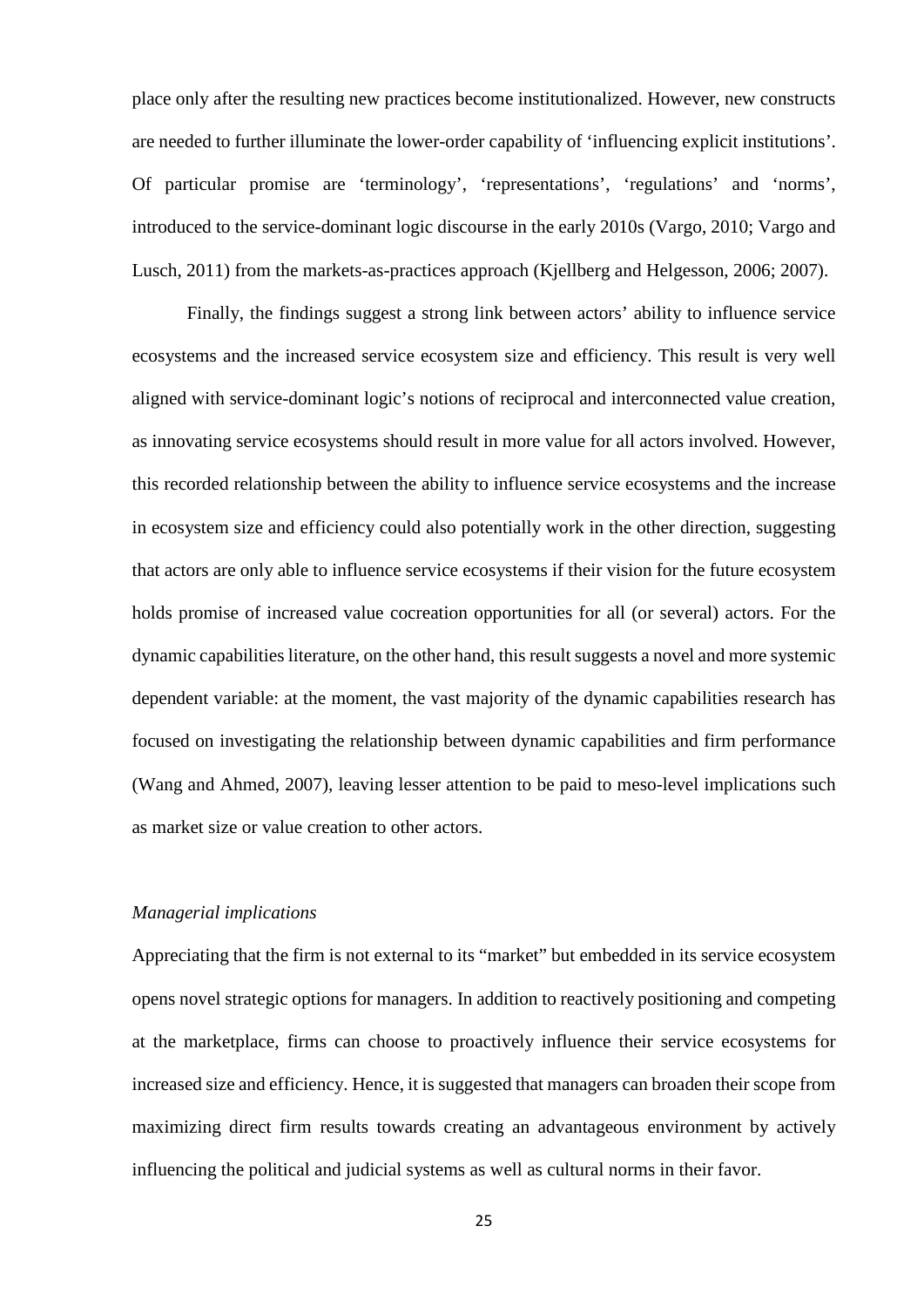The findings suggest that firms seeking to influence their service ecosystems cannot rely on merely introducing new product or services – even if these new products or services offer dramatically improved value for the customers. Instead, firms aiming to influence service ecosystems should have a clear and compelling vision of how they would like to see their ecosystem developing. Additionally, such ecosystem-shaping firms should possess welldeveloped capabilities to influence terminology and regulations. Lobbying to alter restrictive regulations is a familiar part of the corporate strategic repertoire, but the possibility of introducing and altering names, terms, concepts or phrases is often overlooked in strategy work.

Furthermore, the findings show that managers should consider collaborating with other parties when influencing explicit institutions. For example, the findings suggest that being the organization that media and government officials turn to for advice or comments made it possible for the focal firm to successfully influence its institutional context. This highlights the importance of fostering relationships with media and government on multiple organizational levels, from top management to functional experts, to establish a key role for the firm within its service ecosystem.

Finally, firms are able to augment their ability to influence service ecosystems' explicit institutions by having a good understanding of the development speed of their ecosystem and timing their actions accordingly.

#### *Limitations and future research*

The present research deliberately took the perspective of a focal actor, and the study was conducted among commercial firms. These limitations should be kept in mind when assessing the findings. However, there are no reasons to believe that the identified dynamic capabilities for influencing service ecosystems – timing, visioning, and influencing explicit institutions – would not be applicable to other types of actors as well. In fact, other types of actors such as policy-makers and special interest groups might be better positioned to influence explicit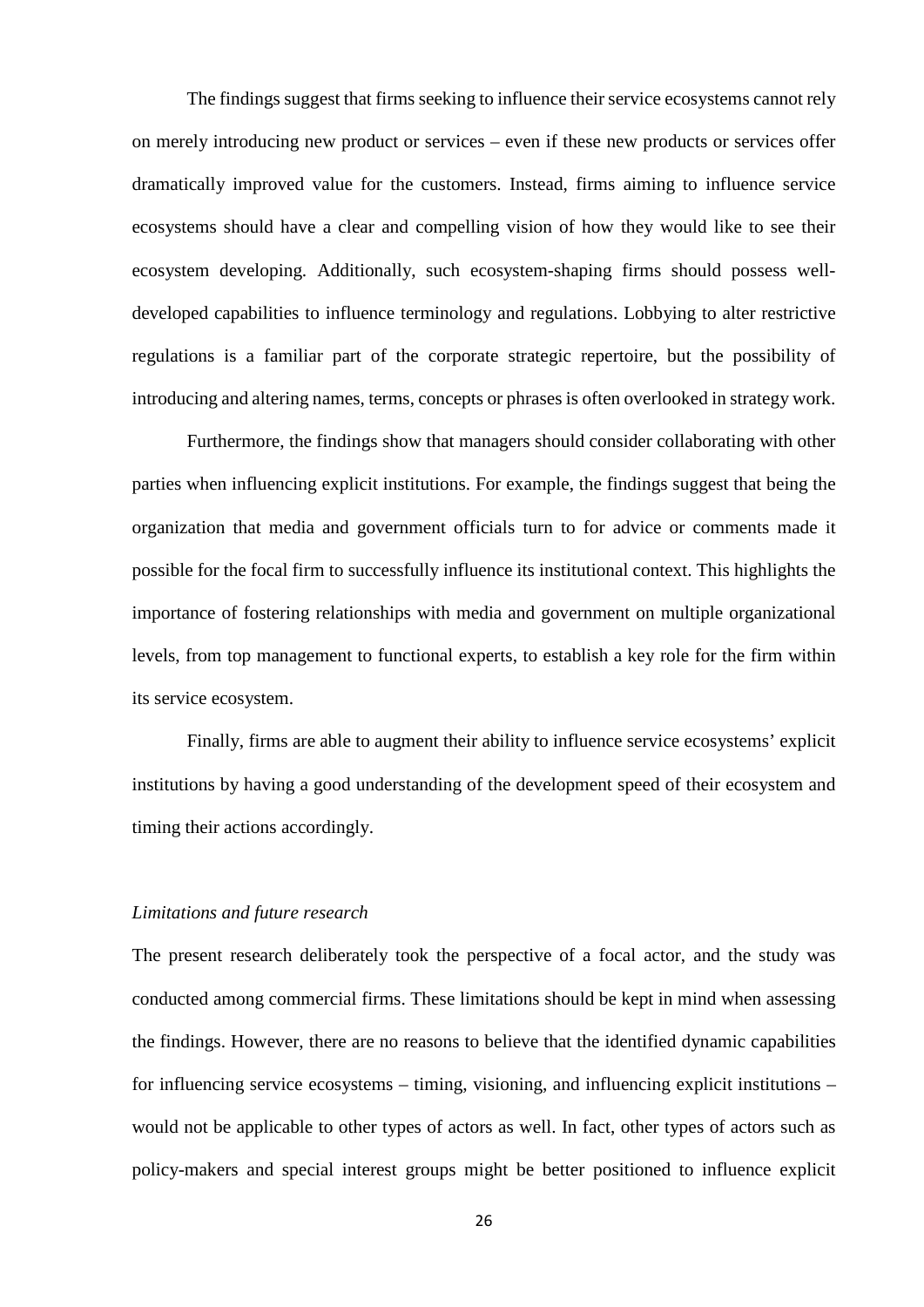institutions than commercial firms. Thus, it is hoped that the identified dynamic capabilities for service ecosystem change provide a starting point for further research from the perspective of other actors, and thus a platform for developing a truly actor-to-actor view on service ecosystem change.

An additional limitation of this study is its focus on the positive outcomes of actorspecific dynamic capabilities. Due to ecosystem complexity, other, unintended outcomes might come about, or externalities might change the ecosystem beyond the control of the focal actor. Hence, different types of ecosystem changes might need to be identified, and control variables (e.g., power relations) might also need to be added. In addition, it might well be that some dynamic capabilities – or indeed lack thereof – might have negative consequences, such as unintended changes in relationships (exit, entrance or compilations of actors) or modifications in infrastructures.

Regarding the methodology of the paper, this study is limited to firms with previous experience in influencing their service ecosystems within the primary sector (already noted to comprise agriculture, forestry, fishing, mining, and quarrying). Future studies in other contexts and among actors other than commercial firms (e.g., special interest groups, public actors) are needed. Another limitation concerns the sample size: while it is not problematic per se due to the exploratory nature of the study and particular suitability of PLS-SEM for analyzing datasets of similar size and complexity (Hair *et al.,* 2017), testing the model on a larger sample would improve the generalizability of the results. In addition, the study cannot be considered longitudinal since data collection occurred at a single point in time – a fact which can be seen as a further limitation, albeit typical within the exploratory setting.

Also, the study design did not make it possible to study the respondent characteristics (e.g., age or profession) or enable the comparison of different actors or departments (e.g., marketing, manufacturing, accounting) within or across the firms. Hence, it is suggested that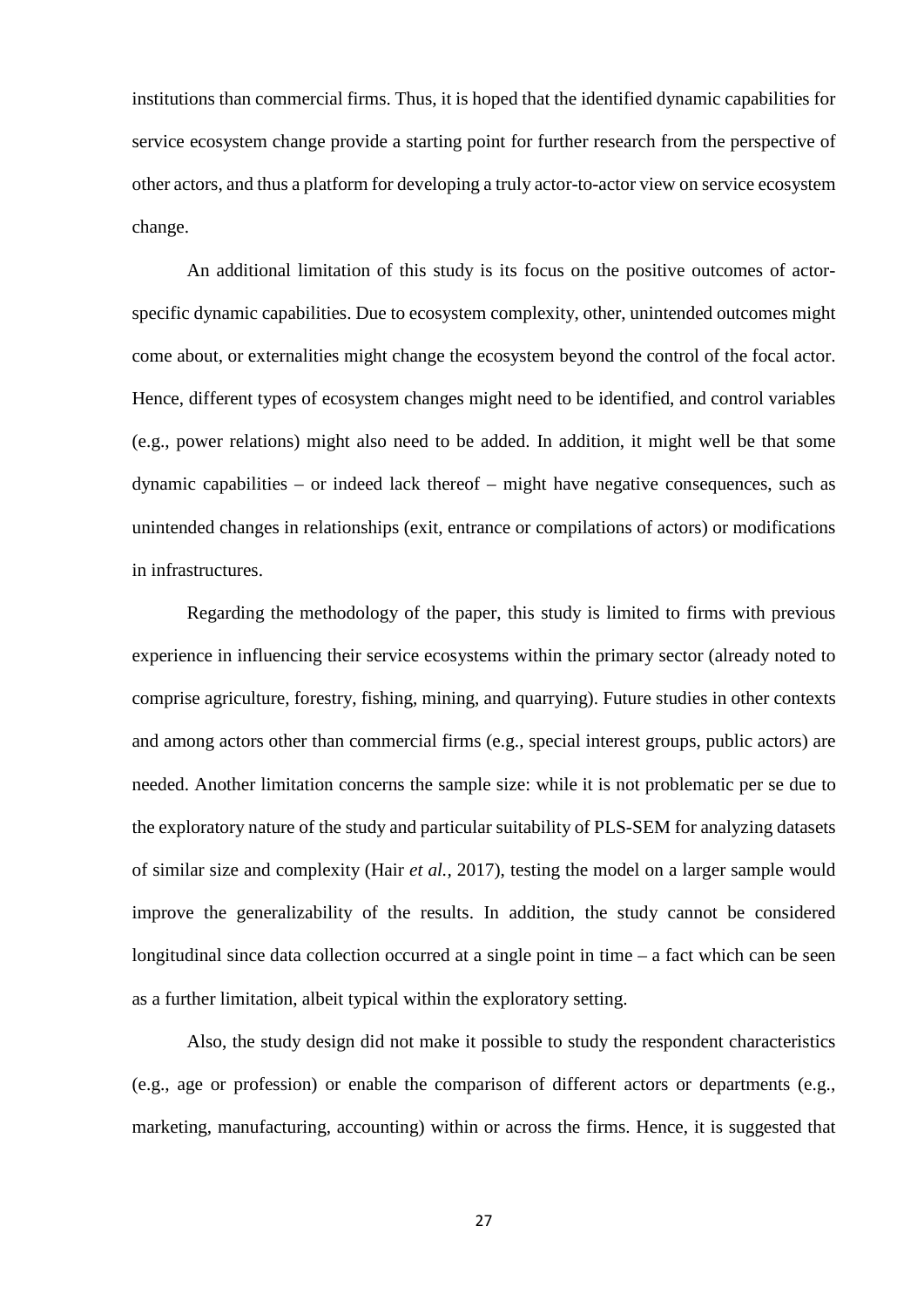future studies could examine the deployment of dynamic capabilities within and across firms to understand the ecosystem change more in-depth.

Finally, all variables used in this study are subjective; however, business scholars have consistently found that such measures lead to results that are not significantly different from those relying on so-called objective variables, as can be seen for instance in Dawes (1999), Wall *et al*. (2004), Singh *et al*. (2016), and Vij and Bedi (2016).

In terms of further research, the authors acknowledge that previous work on dynamic capabilities concentrated on explaining firm performance rather than ecosystem change (Wang and Ahmed, 2007), whereas the present study focused on actors' ability to drive change in service ecosystems. Hence, it is suggested that future research would study the relationship between firm performance and service ecosystem change.

The present research conceptualized dynamic capabilities as a special case of operant resources underlying the institutional work done by actors to influence the service ecosystems surrounding them. However, this study was exploratory in nature and identified only three dynamic capabilities with significant effect on success in influencing service ecosystems. Thus, the authors encourage future research on dynamic capabilities in the context of service ecosystem change. For example, influencing generally accepted social norms or industry conventions, influencing symbols legitimizing service ecosystems (such as industry/trade associations, events and awards), or renegotiating actors' roles in the service ecosystem may prove to be dynamic capabilities linked to institutional work. In particular, a longitudinal research approach might prove useful in outlining the interrelationships between institutional work, dynamic capabilities, and the service ecosystem's development, and eventual differences in the importance of particular dynamic capabilities for various types of ecosystems or an ecosystem's development trajectories (e.g., emerging vs. mature markets).

Future research should also examine the notion of dynamic bundles, i.e., combinations of resources and capabilities (Peteraf *et al.*, 2013, p. 1405), as resources and non-dynamic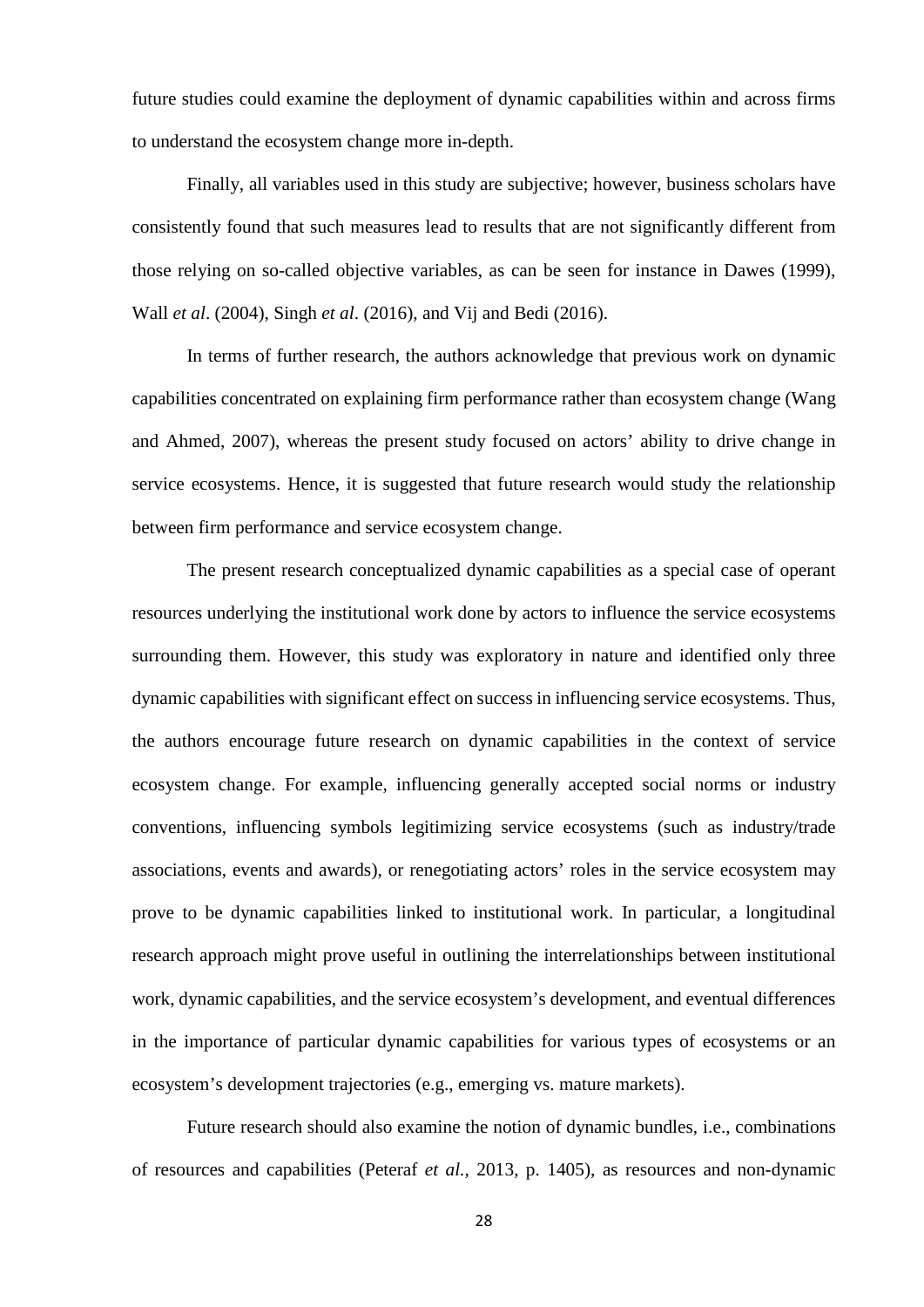(ordinary) capabilities were delimited from this exploratory study. Nevertheless, an increased understanding of such dynamic bundles in which dynamic capabilities and ordinary capabilities interact in resource integration and value creation could considerably advance service-dominant logic theorizing.

The authors also encourage further research on how the identified dynamic capabilities to influence service ecosystems are applied in practice. Merely knowing that capabilities related to visioning, timing, and influencing explicit institutions are needed illuminates only a fraction of the big picture – more detailed understanding is needed on how such capabilities are developed and used. Effectuation logic (Sarasvathy, 2001; 2009) and configuration (Miller and Friesen, 1984; Miller, 1987) theories could be particularly fruitful theoretical lenses to develop such an understanding.

Finally, as Kjellberg and Helgesson (2006; 2007) suggest, service ecosystems stem from multiple and overlapping market practices, whereas this study deliberately took the perspective of one focal actor and its dynamic capabilities for inducing service ecosystem change. Considering the interdependent nature of actors, this paper encourages future studies on the multiple actors' collective efforts to influence service ecosystems, and the role of dynamic capabilities in this interplay.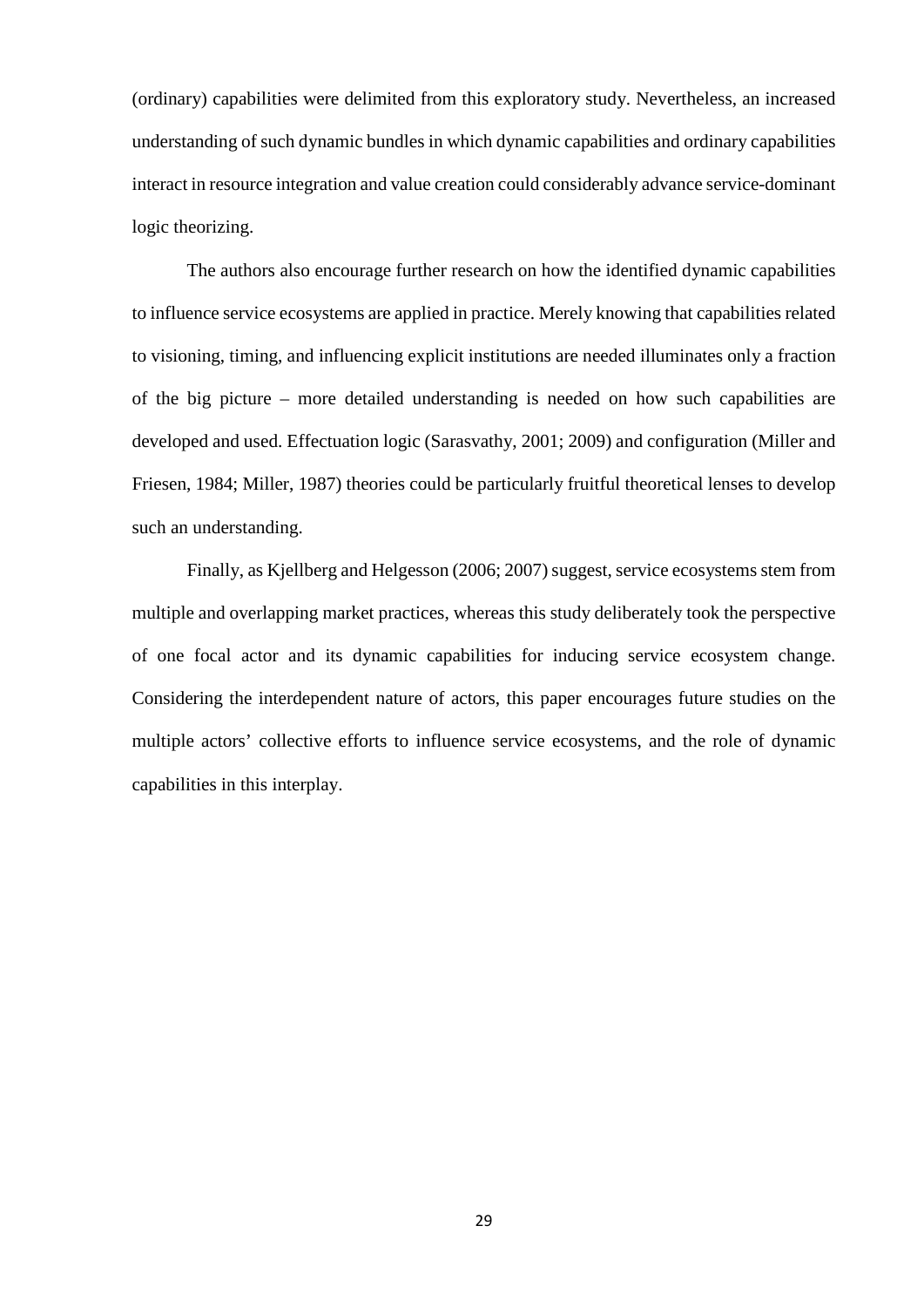## **References**

- Aal, K., Di Pietro, L., Edvardsson, B., Renzi, M.F. and Guglielmetti Mugion, R. (2016), "Innovation in service ecosystems: an empirical study of the integration of values, brands, service systems and experience rooms", *Journal of Service Management*, Vol. 27 No. 4, pp. 619-651.
- Agarwal, R. and Selen, W. (2009), "Dynamic capability building in service value networks for achieving service innovation", *Decision Sciences*, Vol. 40 No. 3, pp. 431-475.
- Akaka, M.A., & Vargo, S.L. (2014), "Technology as an operant resource in service (eco) systems", *Information Systems and e-Business Management*, Vol. 12 No. 3, pp. 367-384.
- Akaka, M.A. and Vargo, S.L. (2015), "Extending the context of service: from encounters to ecosystems", *Journal of Services Marketing*, Vol. 29 No. 6/7, pp. 453-462.
- Alvarez, S.A., Young, S.L. and Woolley, J.L. (2015), "Opportunities and institutions: A cocreation story of the king crab industry", *Journal of Business Venturing*, Vol. 30 No. 1, pp. 95-112.
- Baker, W.E. and Sinkula, J.M. (1999), "The synergistic effect of market orientation and learning orientation on organizational performance", *Journal of the Academy of Marketing Science*, Vol. 27 No. 4, pp. 411-427.
- Ballantyne, D., Frow, P., Varey, R.J. and Payne, A. (2011), "Value propositions as communication practice: taking a wider view", *Industrial Marketing Management*, Vol. 40 No. 2, pp. 202-210.
- Barney, J. (1991), "Firm resources and sustained competitive advantage", *Journal of Management*, Vol. 17 No. 1, pp. 99-120.
- Barreto, I. (2010), "Dynamic capabilities: a review of past research and an agenda for the future", *Journal of Management*, Vol. 36 No. 1, pp. 256–280.
- Battilana, J. and D'aunno, T. (2009), "Institutional work and the paradox of embedded agency", in Lawrence, T.B, Suddaby, R. and Leca, B. (Eds.), *Institutional work: Actors*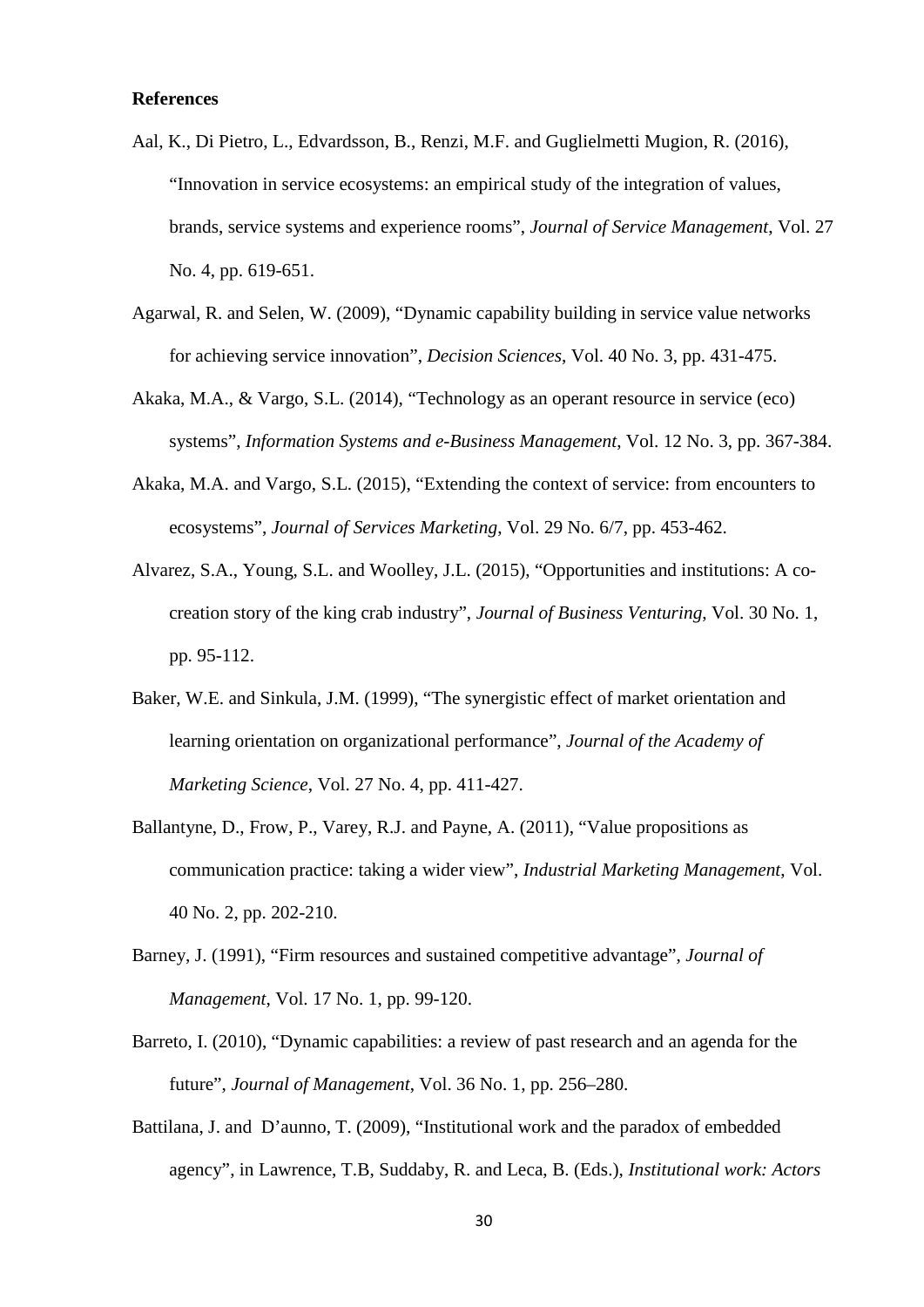*and agency in institutional studies of organizations*, Cambridge University Press, Cambridge, UK, pp. 31-58.

- Battilana, J., Leca, B. and Boxenbaum, E. (2009), "How actors change institutions: towards a theory of institutional entrepreneurship", *The Academy of Management Annals*, Vol. 3 No. 1, pp. 65-107.
- Bharadwaj, S., Clark, T. and Kulviwat, S. (2005), "Marketing, market growth, and endogenous growth theory: an inquiry into the causes of market growth", *Journal of the Academy of Marketing Science*, Vol. 33 No. 3, pp. 347-359.
- Brodie, R.J., Hollebeek, L.D., Jurić, B. and Ilić, A. (2011), "Customer engagement: conceptual domain, fundamental propositions, and implications for research", *Journal of Service Research*, Vol. 14 No. 3, pp. 252-271.
- Burr, T. (2013), "Market cycles: bicycles, riders, industries, and environments in France and the United States, 1865-1914", *American Journal of Economics and Sociology*, Vol. 72 No. 2, pp. 468-496.
- Chandler, J.D. and Chen, S. (2016), "Practice styles and service systems", *Journal of Service Management*, Vol. 27 No. 5, pp. 798-830.
- Chandler, J.D. and Lusch, R.F. (2015), "Service systems: a broadened framework and research agenda on value propositions, engagement, and service experience", *Journal of Service Research*, Vol. 18 No. 1, pp. 6-22.
- Chandler, J.D. and Vargo, S.L. (2011), "Contextualization and value-in-context: how context frames exchange", *Marketing Theory*, Vol. 11 No. 1, pp. 35-49.
- Cochoy, F. (2009), "Driving a shopping cart from STS to business, and the other way round: on the introduction of shopping carts in American grocery stores (1936-1959)", *Organization*, Vol. 16 No. 1, pp. 31-55.
- Collis, D.J. (1994), "Research note: how valuable are organizational capabilities?", *Strategic Management Journal*, Vol. 15, pp. 143-152.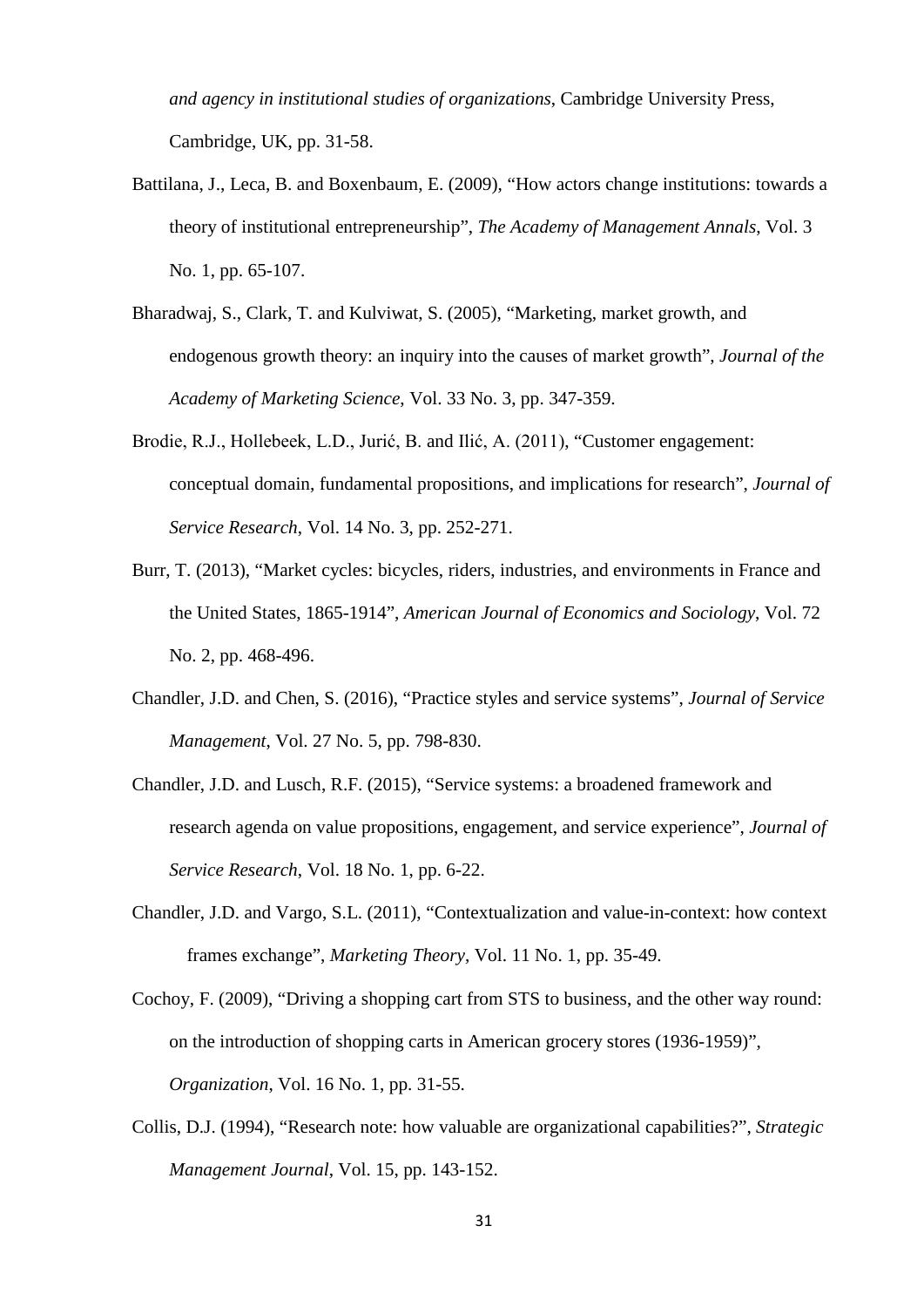- Dawes, J. (1999), "The relationship between subjective and objective company performance measures in market orientation research: further empirical evidence", *Marketing Bulletin*, Vol. 10, pp. 65-75.
- Day, G.S. (1994), "The capabilities of market-driven organizations", *Journal of Marketing*, Vol. 58 No. 4, pp. 37-52.
- Day, G.S. (2011), "Closing the marketing capabilities gap", *Journal of Marketing*, Vol. 75 No. 4, pp. 183-195.
- den Hertog, P., van der Aa, W. and de Jong, M.W. (2010), "Capabilities for managing service innovation: towards a conceptual framework", *Journal of Service Management*, Vol. 21 No. 4, pp. 490-514.
- Edvardsson, B., Tronvoll, B. and Gruber, T. (2011), "Expanding understanding of service exchange and value co-creation: a social construction approach", *Journal of the Academy of Marketing Science*, Vol. 39 No. 2, pp. 327-339.
- Eisenhardt, K.M. and Martin, J.A. (2000), "Dynamic capabilities: what are they?", *Strategic Management Journal*, Vol. 21 No. 10-11, pp. 1105-1121.
- Frow, P., McColl-Kennedy, J.R., Hilton, T., Davidson, A., Payne, A. and Brozovic, D. (2014), "Value propositions: a service ecosystems perspective", *Marketing Theory*, Vol. 14 No. 3, pp. 327-351.
- Garud, R., Hardy, C. and Maguire, S. (2007), "Institutional entrepreneurship as embedded agency: an introduction to the Special Issue", *Organization Studies*, Vol. 28 No. 7, pp. 957-969.
- Giddens, A. (1984), *The Constitution of Society: Outline of the Theory of Structuration,* University of California Press, Berkeley, CA.
- Granqvist, N., Grodal, S. and Woolley, J.L. (2013), "Hedging your bets: explaining executives' market labeling strategies in nanotechnology", *Organization Science*, Vol. 24 No. 2, pp. 395-413.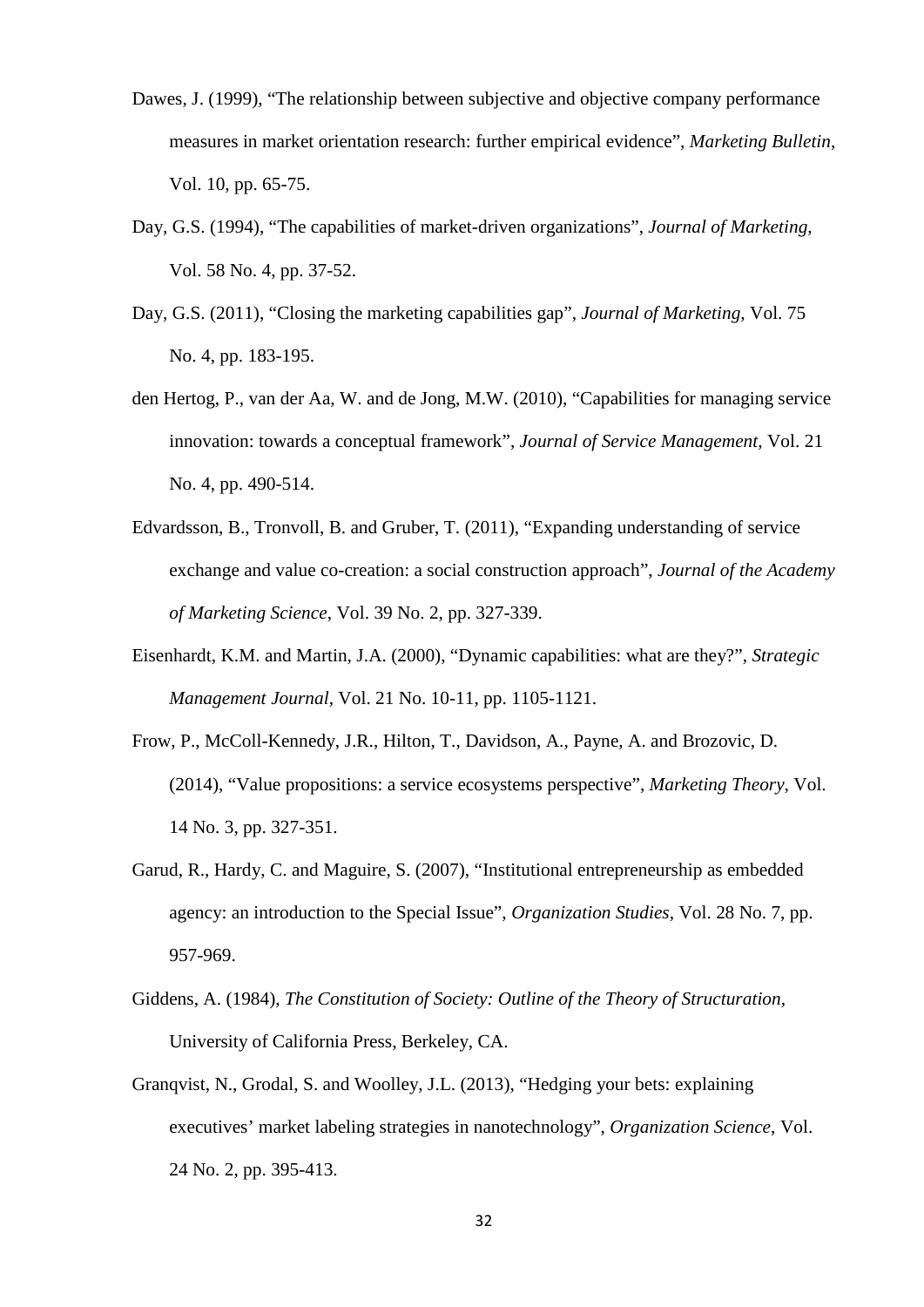- Greenwood, R. and Suddaby, R. (2006), "Institutional entrepreneurship in mature fields: the big five accounting firms", *Academy of Management Journal*, Vol. 49 No. 1, pp. 27-48.
- Hair, J.F., Hult, G.T.M., Ringle, C.M. and Sarstedt, M. (2014), *A Primer on Partial Least Squares Structural Equation Modeling (PLS-SEM)*, 1st ed., Sage, Thousand Oaks, CA.
- Hair, J.F., Hult, G.T.M., Ringle, C.M. and Sarstedt, M. (2017), *A Primer on Partial Least Squares Structural Equation Modeling (PLS-SEM)*, 2nd ed., Sage, Thousand Oaks, CA.
- Hills, S.B. and Sarin, S. (2003), "From market driven to market driving: an alternate paradigm for marketing in high technology industries", *Journal of Marketing Theory and Practice*, Vol. 11 No. 3, pp. 13-24.
- Hine, D., Parker, R., Pregelj, L. and Verreynne, M.-L. (2014), "Deconstructing and reconstructing the capability hierarchy", *Industrial and Corporate Change*, Vol. 23 No. 5, pp. 1299-1325.
- Humphreys, A. (2010), "Megamarketing: the creation of markets as a social process", *Journal of Marketing*, Vol. 74 No. 2, pp. 1-19.
- Jaworski, B., Kohli, A.K. and Sahay, A. (2000), "Market-driven versus driving markets", *Journal of the Academy of Marketing Science*, Vol. 28 No. 1, pp. 45-54.
- Karpen, I.O., Bove, L.L., Lukas, B.A. and Zyphur, M.J. (2015), "Service-dominant orientation: measurement and impact on performance outcomes", *Journal of Retailing*, Vol. 91 No. 1, pp. 89-108.
- Kjellberg, H. and Helgesson, C.-F. (2006), "Multiple versions of markets: multiplicity and performativity in market practice", *Industrial Marketing Management*, Vol. 35 No. 7, pp. 839-855.
- Kjellberg, H. and Helgesson, C.-F. (2007), "On the nature of markets and their practices", *Marketing Theory*, Vol. 7 No. 2, pp. 137-162.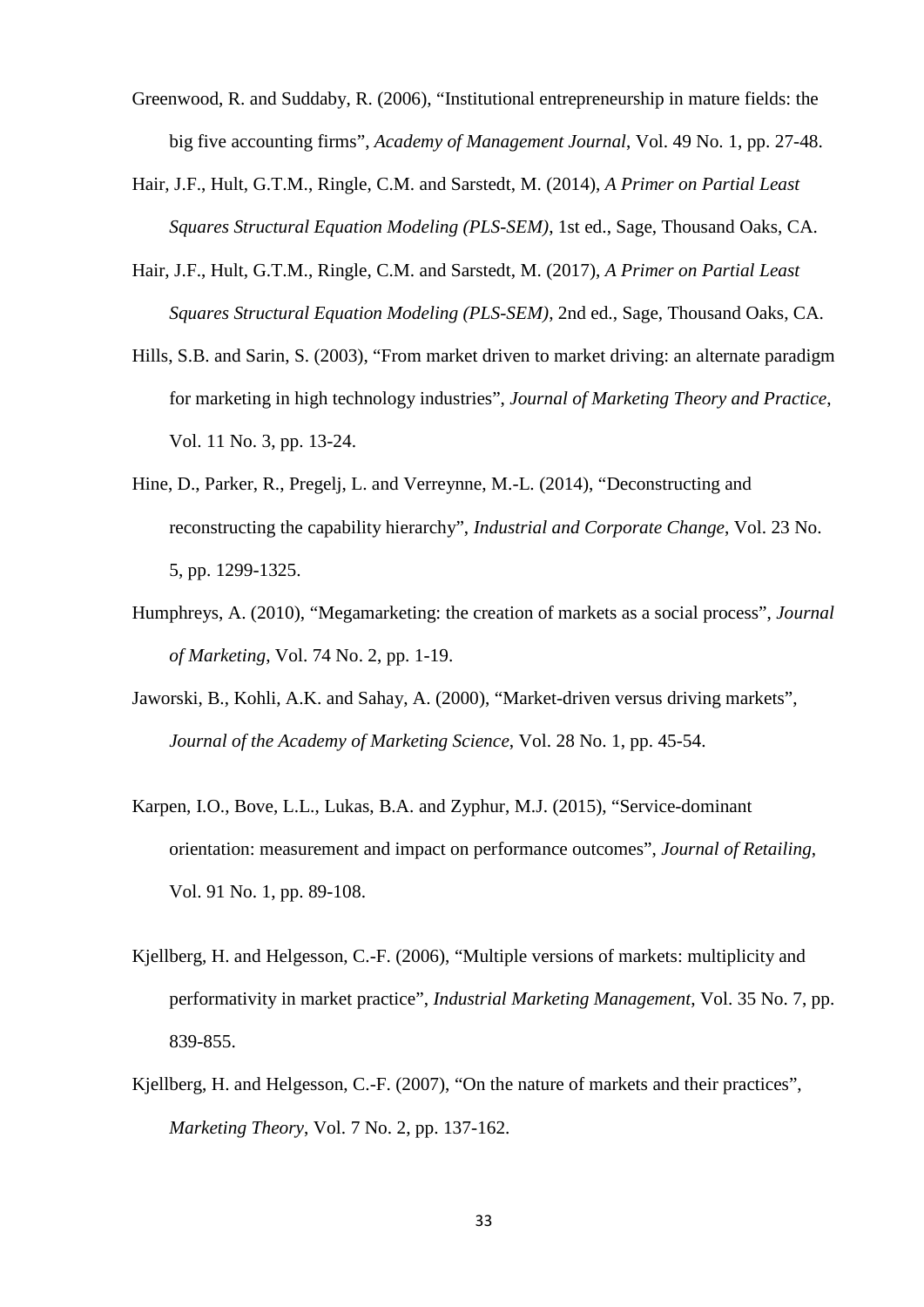- Kjellberg, H., Nenonen, S. and Thomé, K.M. (forthcoming), "Analyzing service processes at the micro level: actors and practices", *the SAGE Handbook of Service-Dominant Logic*, Sage, London, UK.
- Koskela-Huotari, K., Edvardsson, B., Jonas, J.M., Sörhammar, D. and Witell, L. (2016), "Innovation in service ecosystems—breaking, making, and maintaining institutionalized rules of resource integration", *Journal of Business Research*, Vol. 69 No. 8, pp. 2964- 2971.
- Kumar, N., Scheer, L. and Kotler, P. (2000), "From market driven to market driving", *European Management Journal*, Vol. 18 No. 2, pp. 129-142.
- Lawrence, T.B. and Suddaby, R. (2006), "Institutions and institutional work", in Clegg, S.R., Hardy, C., Lawrence, T.B. and Nord, W.R. (Eds.), *The SAGE Handbook of Organization Studies*, 2nd ed., Sage, London, UK, pp. 215-254.
- Liang, A.R.-D. (2017), "Considering the role of agritourism co-creation from a servicedominant logic perspective", *Tourism Management*, Vol. 61, pp. 354-367.
- Lusch, R.F. (2011), "Reframing supply chain management: a service‐dominant logic perspective", *Journal of Supply Chain Management*, Vol. 47 No. 1, pp. 14-18.
- Lusch, R.F. and Vargo, S.L. (2014), *Service-Dominant Logic: Premises, Perspectives, Possibilities*, Cambridge University Press, Cambridge, UK.
- Lusch, R.F., Vargo, S.L. and Gustafsson, A. (2016), "Fostering a trans-disciplinary perspectives of service ecosystems", *Journal of Business Research*, Vol. 69 No. 8, pp. 2957-2963.
- Lusch, R.F., Vargo, S.L. and Tanniru, M. (2010), "Service, value networks and learning", *Journal of the Academy of Marketing Science*, Vol. 38 No. 1, pp. 19-31.
- Madhavaram, S. and Hunt, S.D. (2008), "The service-dominant logic and a hierarchy of operant resources: developing masterful operant resources and implications for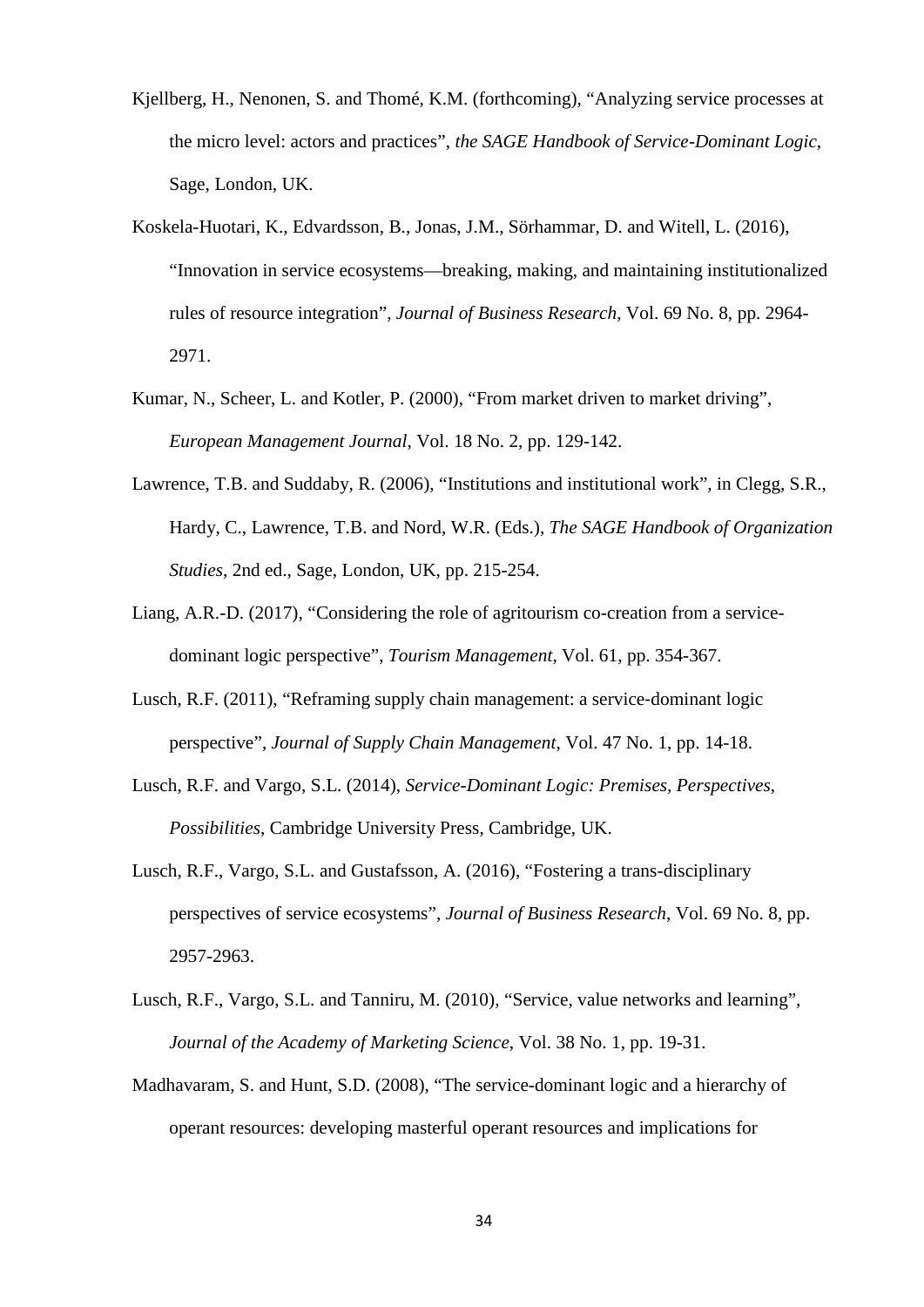marketing strategy", *Journal of the Academy of Marketing Science*, Vol. 36 No. 1, pp. 67-82.

- Maglio, P.P., Vargo, S.L., Caswell, N. and Spohrer, J. (2009), "The service system is the basic abstraction of service science", *Information Systems and E-Business Management*, Vol. 7 No. 4, pp. 395-406.
- Mars, M.M., Bronstein, J.L. and Lusch, R.F. (2012), "The value of a metaphor: organizations and ecosystems", *Organizational Dynamics*, Vol. 41 No. 4, pp. 271-280.
- Marquis, C. and Raynard, M. (2015). "Institutional strategies in emerging markets", *The Academy of Management Annals*, Vol. 9 No. 1 , pp. 291-335.
- Menguc, B. and Auh, S. (2006), "Creating a firm-level dynamic capability through capitalizing on market orientation and innovativeness", *Journal of the Academy of Marketing Science*, Vol. 34 No. 1, pp. 63-73.
- Meynhardt, T., Chandler, J.D. and Strathoff, P. (2016), "Systemic principles of value cocreation: synergetics of value and service ecosystems", *Journal of Business Research*, Vol. 69 No. 8, pp. 2981-2989.
- Miller, D. (1987), "The genesis of configuration", *The Academy of Management Review*, Vol. 12 No. 4, pp. 686-701.
- Miller, D. and Friesen, P. (1984), "A longitudinal study of the corporate life cycle", *Management Science*, Vol. 30 No. 10, pp. 1161-1183.
- Narver, J.C. and Slater, S.F. (1990), "The effect of a market orientation on business profitability", *Journal of Marketing*, Vol. 54 No. 4, pp. 20-35.
- Ng, I., Badinelli, R., Polese, F., Nauta, P.D., Löbler, H. and Halliday, S. (2012), "SD logic research directions and opportunities: the perspective of systems, complexity and engineering", *Marketing Theory*, Vol. 12 No. 2, pp. 213-217.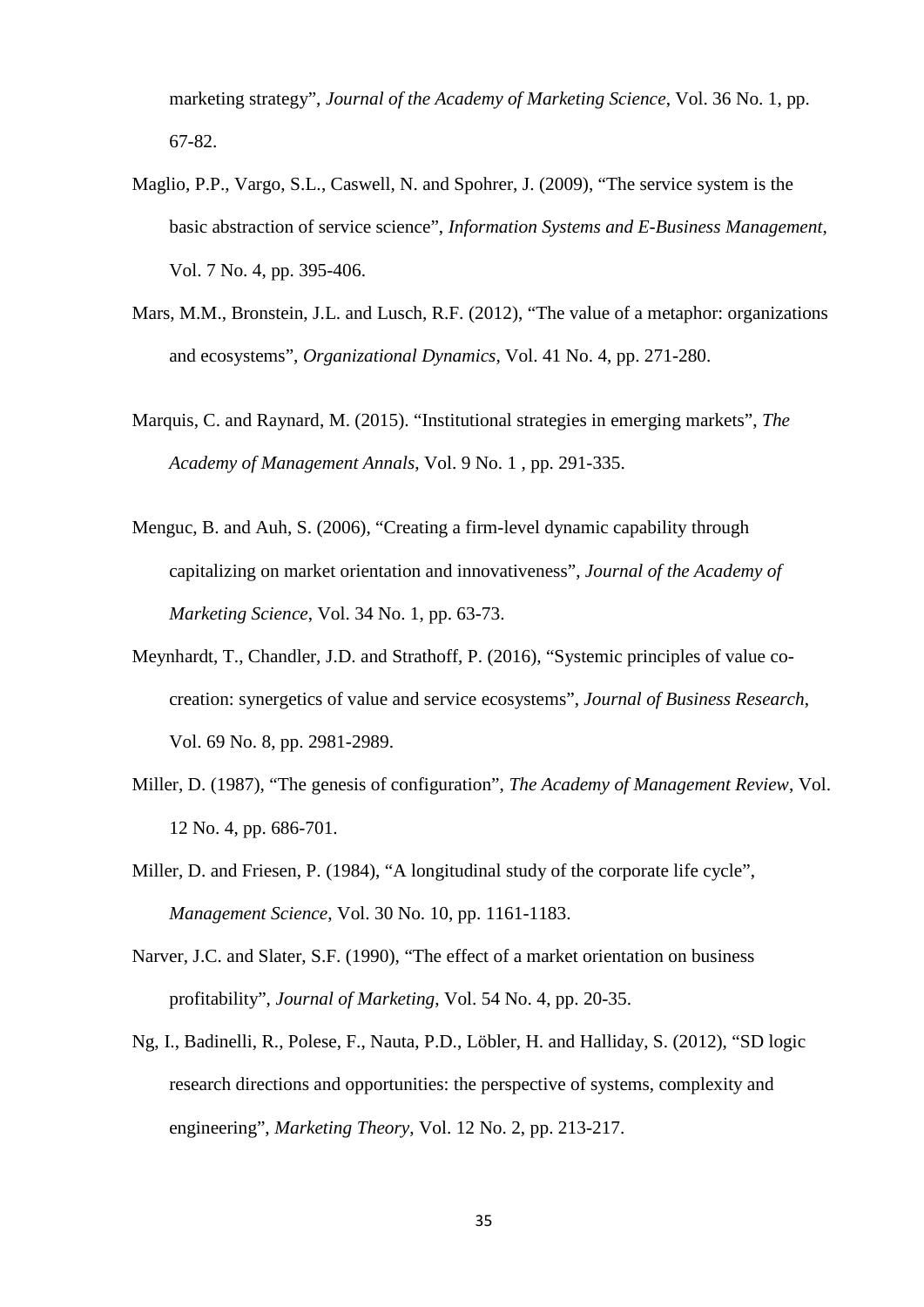- Ng, I.C.L., Maull, R.S. and Smith, L. (2011), "Embedding the new discipline of service science", in Demirkan, H., Spohrer, J.C. and Krishna, V. (Eds.), *The Science of Service Systems*, Springer, New York, NY, pp.13-35.
- Ojasalo, K., Koskelo, M. and Nousiainen, A.K. (2015), "Foresight and service design boosting dynamic capabilities in service innovation", in Agarwal, R., Selen, W., Roos, G. and Green, R. (Eds.), *The Handbook of Service Innovation*, Springer, London, UK, pp. 193-212.
- Ordanini, A. and Parasuraman, A. (2011), "Service innovation viewed through a servicedominant logic lens: a conceptual framework and empirical analysis", *Journal of Service Research*, Vol. 14 No. 1, pp. 3-23.
- Palmer, M., Simmons, G., Robinson, P.R. and Fearne, A. (2015), "Institutional maintenance work and power preservation in business exchanges: Insights into industrial supplier workshops", *Industrial Marketing Management*, Vol. 48, pp. 214–225.
- Pavlou, P.A. and El Sawy, O.A. (2011), "Understanding the elusive black box of dynamic capabilities", *Decision Sciences*, Vol. 42 No. 1, pp. 239-273.
- Peteraf, M., Di Stefano, G. and Verona, G. (2013), "The elephant in the room of dynamic capabilities: bringing two diverging conversations together", *Strategic Management Journal*, Vol. 34 No. 12, pp. 1389-1410.
- Peters, L.D. (2016), "Heteropathic versus homopathic resource integration and value cocreation in service ecosystems", *Journal of Business Research*, Vol. 69 No. 8, pp. 2999- 3007.
- Peters, L.D. (forthcoming), "Resource integration: concepts and processes", *the SAGE Handbook of Service-Dominant Logic*, Sage, London, UK.
- Pitelis, C.N. and Teece, D.J. (2010), "Cross-border market co-creation, dynamic capabilities and the entrepreneurial theory of the multinational enterprise", *Industrial and Corporate Change*, Vol. 19 No. 4, pp. 1247-1270.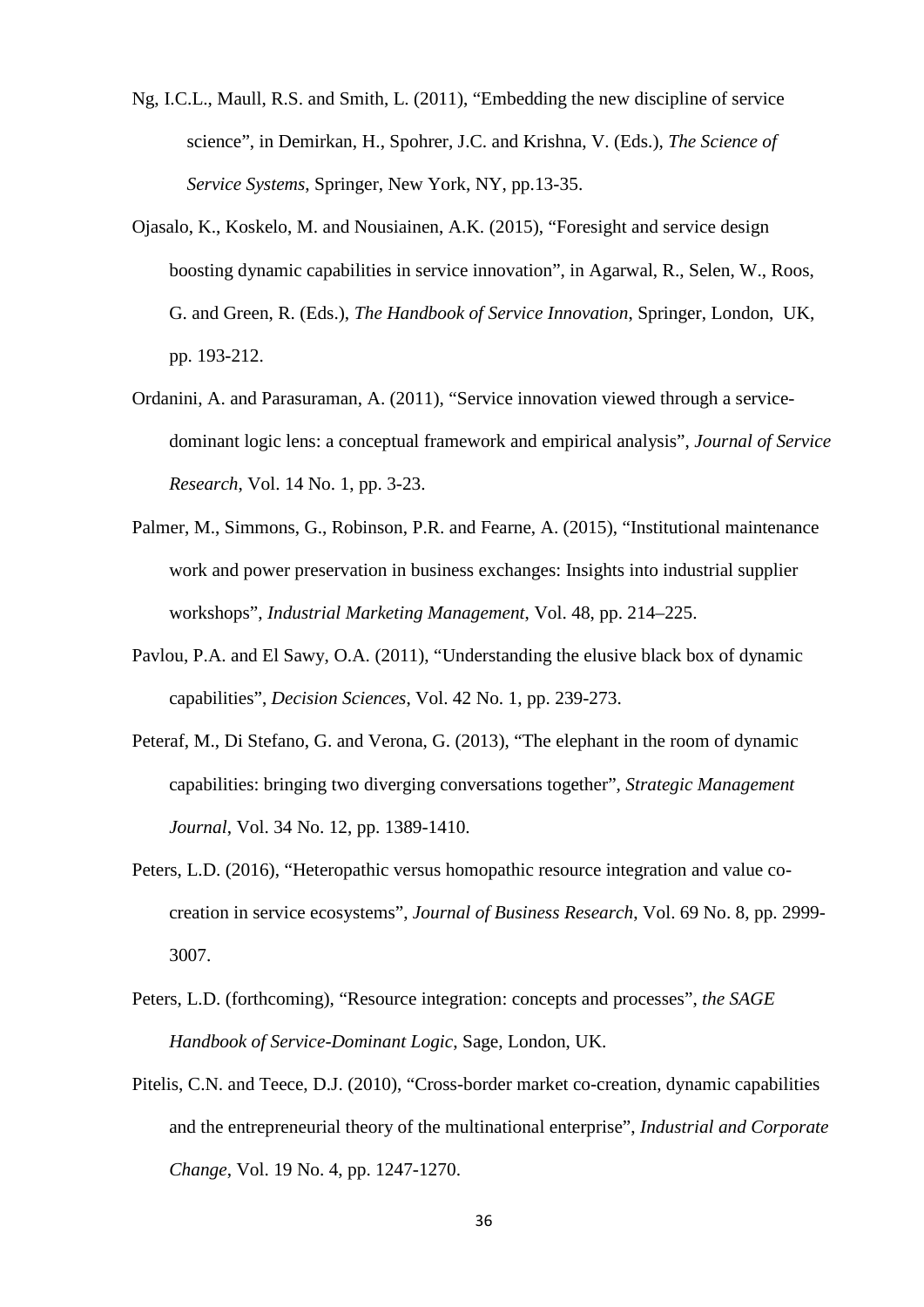- Podsakoff, P.M. and Organ, D. (1986), "Self-reports in organizational research: problems and prospects", *Journal of Management*, Vol. 12 No. 4, pp. 531-544.
- Priem, R. and Butler, J. (2001) "Is the resource-based "view" a useful perspective for strategic management research?", *The Academy of Management Review*, Vol. 26 No. 1, pp. 22-40.
- Ravallion, M. and Datt, G. (1996), "How important to India's poor is the sectoral composition of economic growth?", *The World Bank Economic Review*, Vol. 10 No. 1, pp. 1-25.

Ringle, C.M., Wende, S., and Becker, J-M. (2015), "SmartPLS 3", SmartPLS, Bönningstedt.

- Sarasvathy, S.D. (2001), "Causation and effectuation: toward a theoretical shift from economic inevitability to entrepreneurial contingency", *Academy of Management Review*, Vol. 26 No. 2, pp. 243-263.
- Sarasvathy, S.D. (2009), *Effectuation: elements of entrepreneurial expertise*, Edward Elgar Publishing, Cheltenham, UK.
- Schilke, O. (2014), "Second-order dynamic capabilities: how do they matter?", *The Academy of Management Perspectives*, Vol. 28 No. 4, pp. 368-380.
- Singh, S., Darwish, T.K. and Potočnik, K. (2016), "Measuring organizational performance: a case for subjective measures", *British Journal of Management*, Vol. 27 No. 1, pp. 214- 224.
- Siltaloppi, J., Koskela-Huotari, K. and Vargo, S.L. (2016), "Institutional complexity as a driver for innovation in service ecosystems", *Service Science*, Vol. 8 No. 3, pp. 333-343.
- Storbacka, K., Brodie, R.J., Böhmann, T., Maglio, P.P. and Nenonen, S. (2016). "Actor engagement as a microfoundation for value co-creation". *Journal of Business Research*, Vol. 69 No. 8, pp. 3008-3017.
- Storbacka, K. and Nenonen, S. (2011), "Scripting markets: from value propositions to market propositions", *Industrial Marketing Management*, Vol. 40 No. 2, pp. 255-266.
- Storbacka, K. and Nenonen, S. (2015), "Learning with the market: facilitating market innovation", *Industrial Marketing Management*, Vol. 44, pp. 73-82.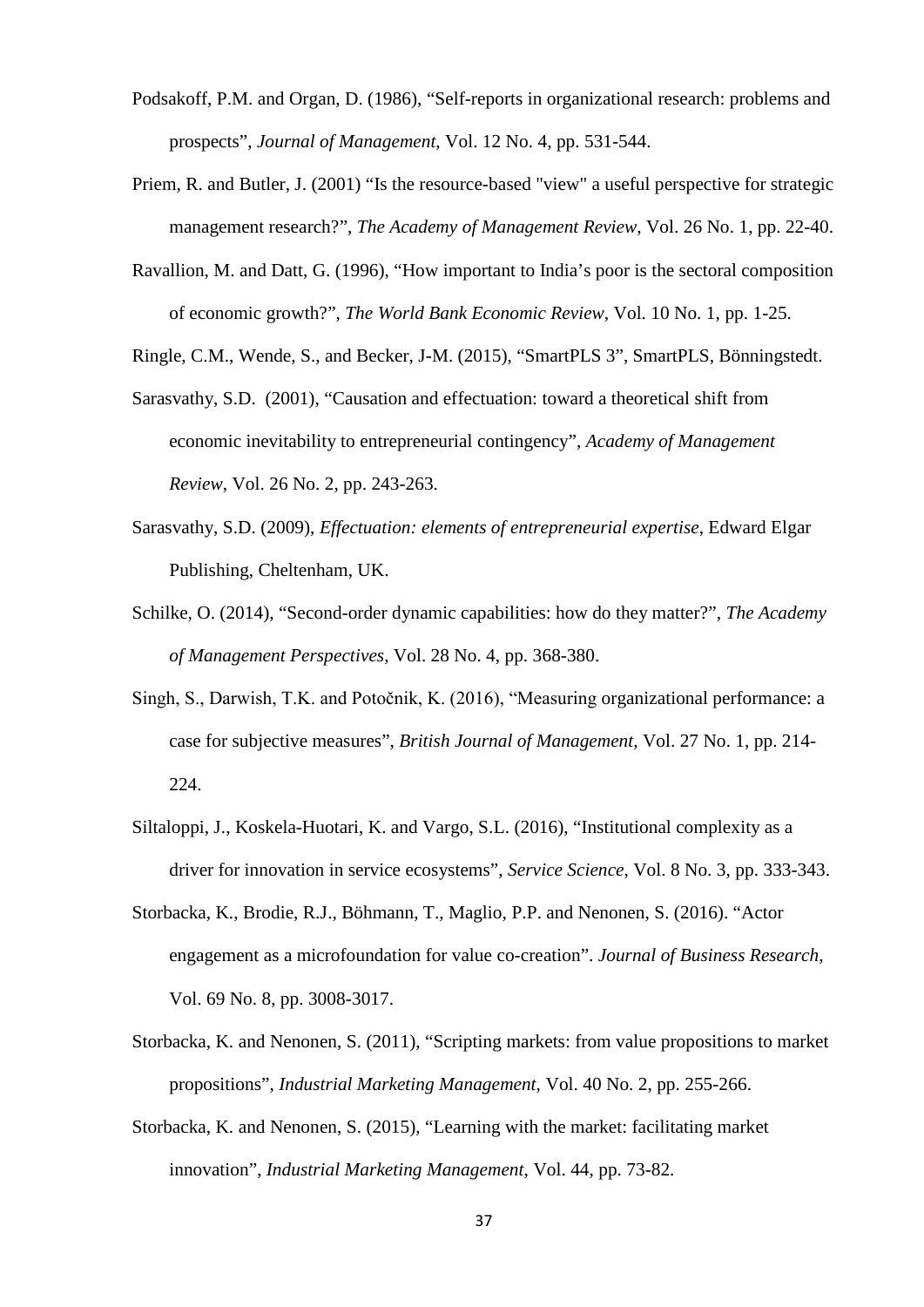- Taillard, M., Peters, L.D., Pels, J. and Mele, C. (2016), "The role of shared intentions in the emergence of service ecosystems", *Journal of Business Research*, Vol. 69 No. 8, pp. 2972-2980.
- Teece, D.J. (2007), "Explicating dynamic capabilities: the nature and microfoundations of (sustainable) enterprise performance", *Strategic Management Journal*, Vol. 28 No. 13, pp. 1319-1350.
- Teece, D.J., Pisano, G. and Shuen, A. (1997), "Dynamic capabilities and strategic management", *Strategic Management Journal*, Vol. 18 No. 7, pp. 509-533.
- Vargo, S.L. (2010), "Practices, systems, and meaning-making: An introduction to the special section on markets and marketing", *Australasian Marketing Journal*, Vol. 18 No. 4, pp. 233-235.
- Vargo, S.L., and Akaka, M.A. (2012), "Value cocreation and service systems (re)formation: a service ecosystems view", *Service Science*, Vol. 4 No. 3, pp. 207-217.
- Vargo, S.L. and Lusch, R.F. (2004), "Evolving to a new dominant logic for marketing", *Journal of Marketing*, Vol. 68 No. 1, pp. 1-17.
- Vargo, S.L. and Lusch, R.F. (2008), "Service-dominant logic: continuing the evolution", *Journal of the Academy of Marketing Science*, Vol. 36 No. 1, pp. 1-10.
- Vargo, S.L. and Lusch, R.F. (2011), "It's all B2B...and beyond: toward a systems perspective of the market", *Industrial Marketing Management*, Vol. 40 No. 2, pp. 181-187.
- Vargo, S.L. and Lusch, R.F. (2016), "Institutions and axioms: an extension and update of service-dominant logic", *Journal of the Academy of Marketing Science*, Vol. 44 No. 1, pp. 5-23.
- Vargo, S.L., Wieland, H., & Akaka, M.A. (2015), "Innovation through institutionalization: A service ecosystems perspective", *Industrial Marketing Management*, Vol. 44, pp. 63-72.
- Vargo, S.L., Wieland, H. and Akaka, M.A. (2016), "Innovation in service ecosystems", *Journal of Serviceology*, Vol. 1 No. 1, pp. 1-5.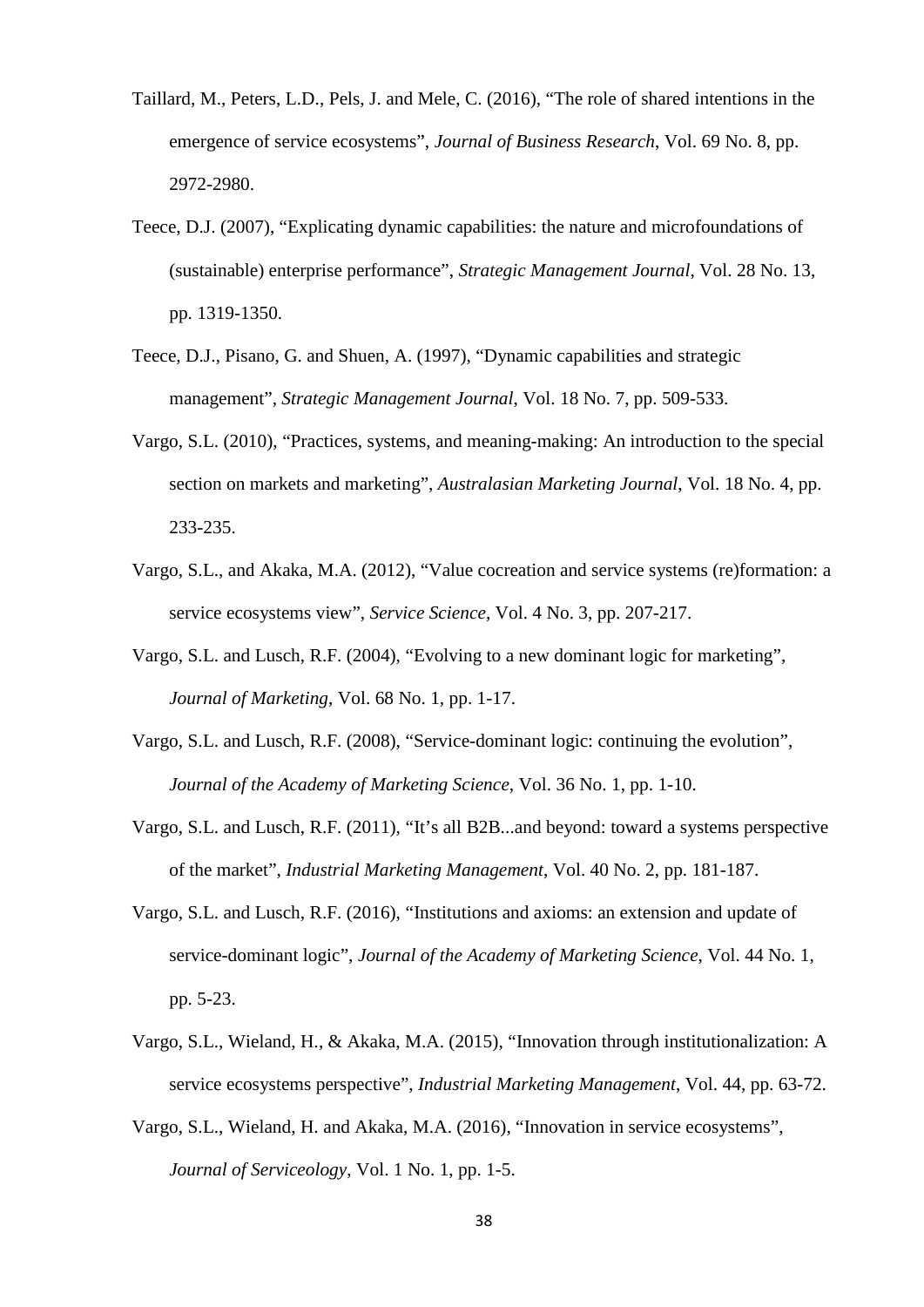- Vij, S. and Bedi, H.S. (2016), "Are subjective business performance measures justified?", *International Journal of Productivity and Performance Management*, Vol. 65 No. 5, pp. 603-621.
- Wall, T.D., Michie, J., Patterson, M., Wood, S.J., Sheehan, M., Clegg, C.W., and West, M. (2004), "On the validity of subjective measures of company performance", *Personnel Psychology*, Vol. 57 No. 1, pp. 95-118.
- Wang, C.L. and Ahmed, P.K. (2007), "Dynamic capabilities: a review and research agenda", *International Journal of Management Reviews*, Vol. 9 No. 1, pp. 31-51.
- Wernerfelt, B. (1984), "A resource-based view of the firm", *Strategic Management Journal*, Vol. 5 No. 2, pp. 171-180.
- Wilden, R., Akaka, M.A., Karpen, I.O. and Hohberger, J. (2017), "The evolution and prospects of service-dominant logic: an investigation of past, present, and future research", *Journal of Service Research*, DOI: 10.1177/1094670517715121.
- Wilden, R., Devinney, T.M. and Dowling, G.R. (2016), "The architecture of dynamic capability research: identifying the building blocks of a configurational approach", *The Academy of Management Annals*, Vol. 10 No. 1, pp. 997-1076.
- Wilden, R. and Gudergan, S.P. (2015), "The impact of dynamic capabilities on operational marketing and technological capabilities: investigating the role of environmental turbulence", *Journal of the Academy of Marketing Science*, Vol. 43 No. 2, pp. 181-199.
- Zahra, S.A., Sapienza, H.J. and Davidsson, P. (2006), "Entrepreneurship and dynamic capabilities: a review, model and research agenda", *Journal of Management Studies*, Vol. 43 No. 4, pp. 917-955.
- Zhao, X., Lynch, J.G. and Chen, Q. (2010), "Reconsidering Baron and Kenny: myths and truths about mediation analysis", *Journal of Consumer Research*, Vol. 37 No. 2, pp. 197- 206.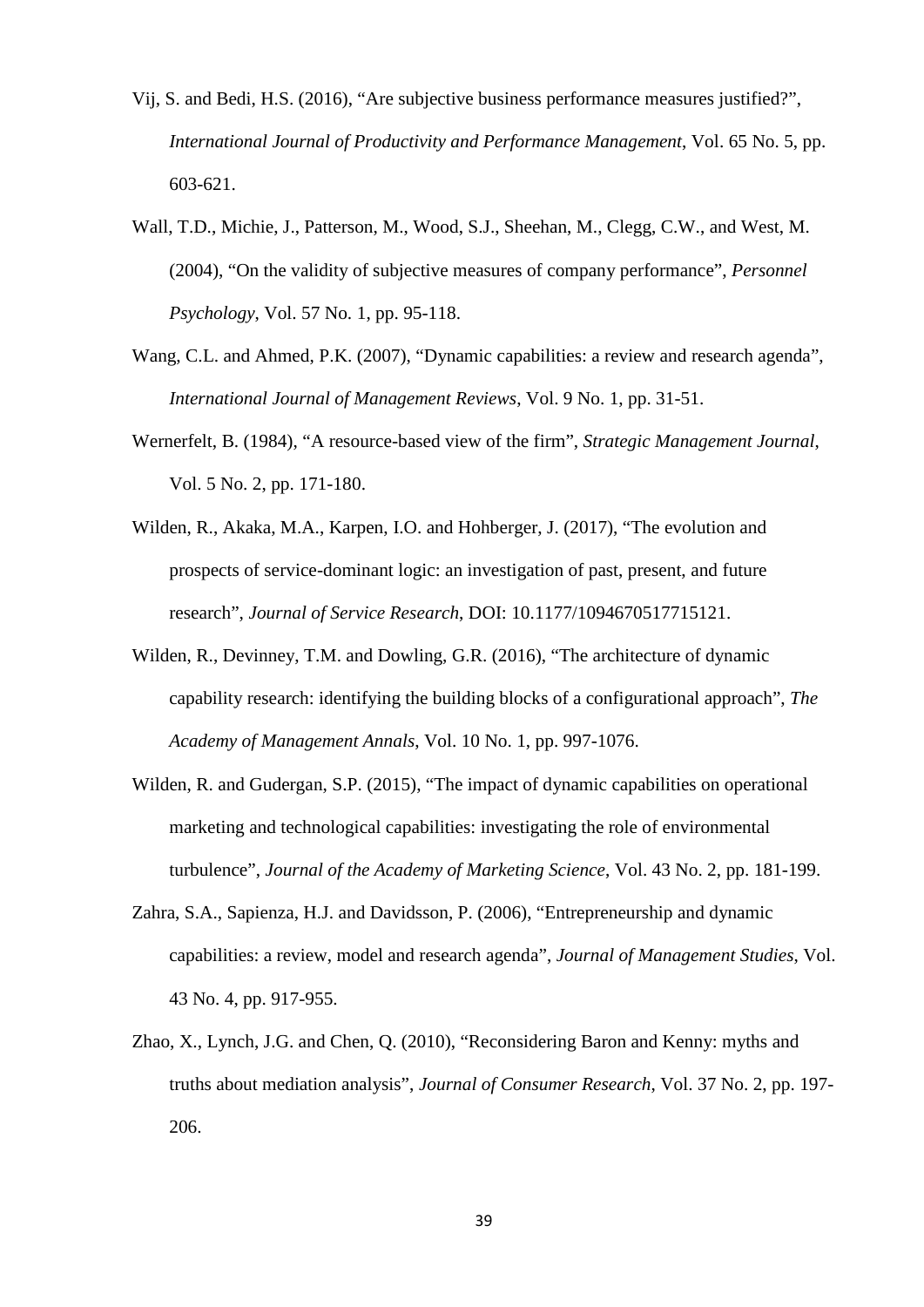Zott, C. (2003), "Dynamic capabilities and the emergence of intraindustry differential firm performance: insights from a simulation study", *Strategic Management Journal*, Vol. 24 No. 2, pp. 97-125.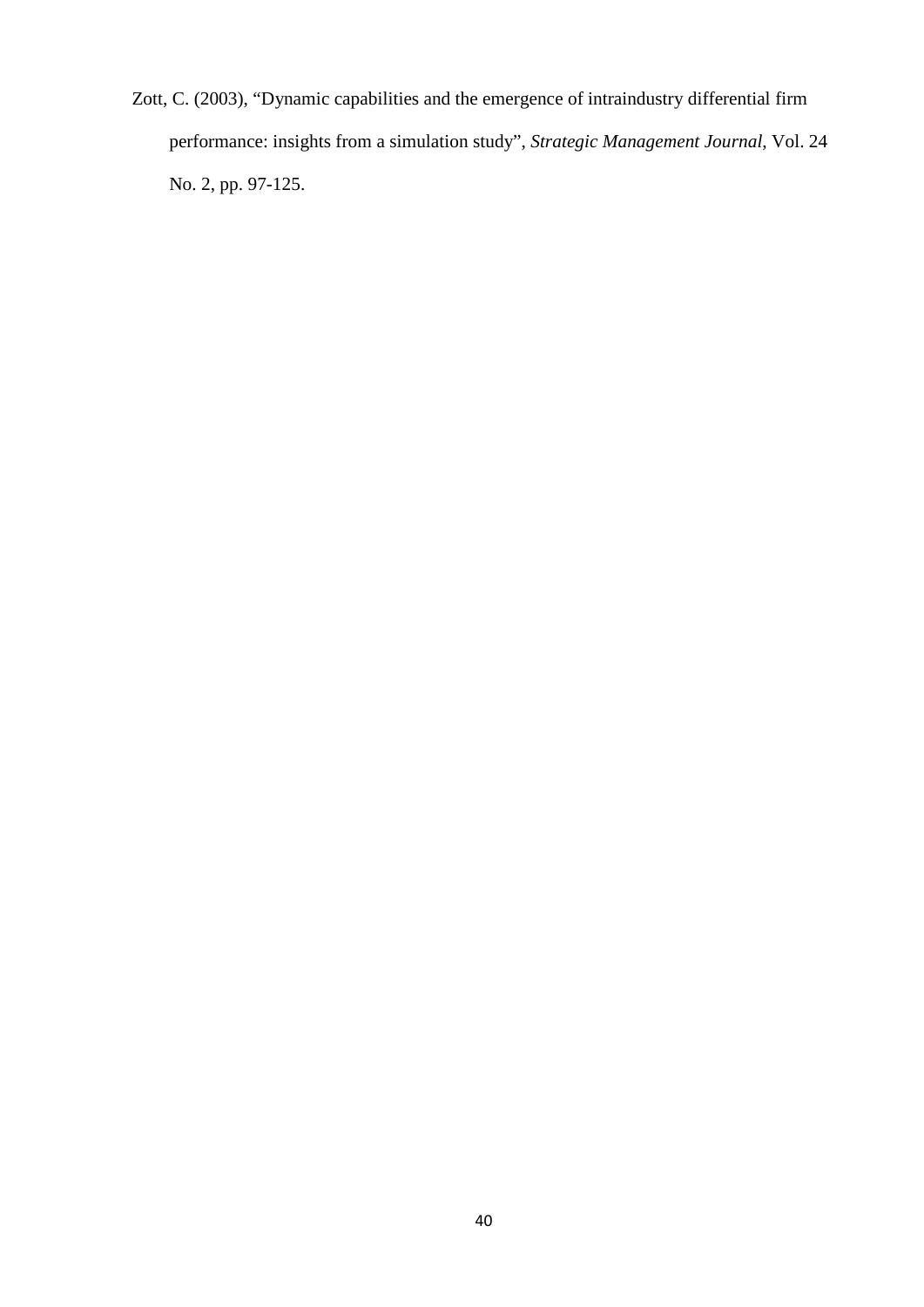| <b>Construct and corresponding items</b>                                                                                                                                                                                                   | Factor<br>loading |
|--------------------------------------------------------------------------------------------------------------------------------------------------------------------------------------------------------------------------------------------|-------------------|
| Success in influencing service ecosystems (based on Kumar et al. (2000); Eisenhardt and Martin (2000);<br>Hills and Sarin (2003)):                                                                                                         |                   |
| We have successfully created new markets.                                                                                                                                                                                                  | 0.85              |
| We have been successful in influencing our existing markets so that they work in our favour.                                                                                                                                               | 0.91              |
| Increased service ecosystem size and efficiency (based on Narver and Slater (1990); Bharadwaj et al.<br>(2005); Baker and Sinkula (1999); Jaworski et al. (2000); Kumar et al. (2000))                                                     |                   |
| The size of our market(s) has increased during recent years.                                                                                                                                                                               | 0.78              |
| Our market creates more value to the end customers nowadays than it did a couple of years ago.                                                                                                                                             | 0.74              |
| Our market uses resources more efficiently (for instance, faster transactions, less waste) nowadays<br>than it did a couple of years ago.                                                                                                  | 0.56              |
| Visioning (based on Eisenhardt and Martin (2000); Day (2011); Zahra et al. (2006); Wang and Ahmed<br>$(2007)$ ; Kumar et al. $(2000)$ ; Teece $(2007)$ ; Jaworski et al. $(2000)$ ; Hills and Sarin $(2003)$ )                             |                   |
| We have a good ability to assess the predictability of our market's future development.                                                                                                                                                    | 0.57              |
| We have a clear vision for how we would like to see our market developing.                                                                                                                                                                 | 0.79              |
| We are good at articulating this vision in such a way that it inspires also individuals outside our<br>organisation.                                                                                                                       | 0.83              |
| We are good at developing new business initiatives that are 'win-win-win' (i.e., beneficial for us,<br>our customers and our business partners).                                                                                           | 0.91              |
| We have a useful set of measures that enables us to evaluate whether our market vision is becoming<br>a reality.                                                                                                                           | 0.80              |
| Timing (based on Pavlou and El Sawy (2011); Teece (2007); Day (2011); Wang and Ahmed (2007); Jaworski<br>et al. (2000); Kumar et al. (2000); Eisenhardt and Martin (2000); Barreto (2010); Zahra et al. (2006); Hills<br>and Sarin (2003)) |                   |
| We are typically among the first to recognise the value of new information, resources and/or<br>relationships.                                                                                                                             | 0.74              |
| We have a good understanding of how easy/difficult it is to change our operating environment.                                                                                                                                              | 0.72              |
| We are typically among the first to recognise that a major change is about to take place in our<br>operating environment.                                                                                                                  | 0.94              |
| We are good at accurately assessing the speed of change in our operating environment.                                                                                                                                                      | 0.84              |
| When timing new business initiatives, we systematically compare the pros and cons of being a first<br>mover versus a follower.                                                                                                             | 0.70              |
| Understanding actor resources and infrastructures (based on Kumar et al. (2000); Storbacka and Nenonen<br>$(2015)$ ; Burr (2013); Cochoy (2009))                                                                                           |                   |
| When developing a new business initiative, we analyse what kind of competences our customers<br>need for the new business initiative to succeed.                                                                                           | 0.89              |
| When developing a new business initiative, we analyse what kind of competences our business<br>partners need for the new business initiative to succeed.                                                                                   | 0.83              |